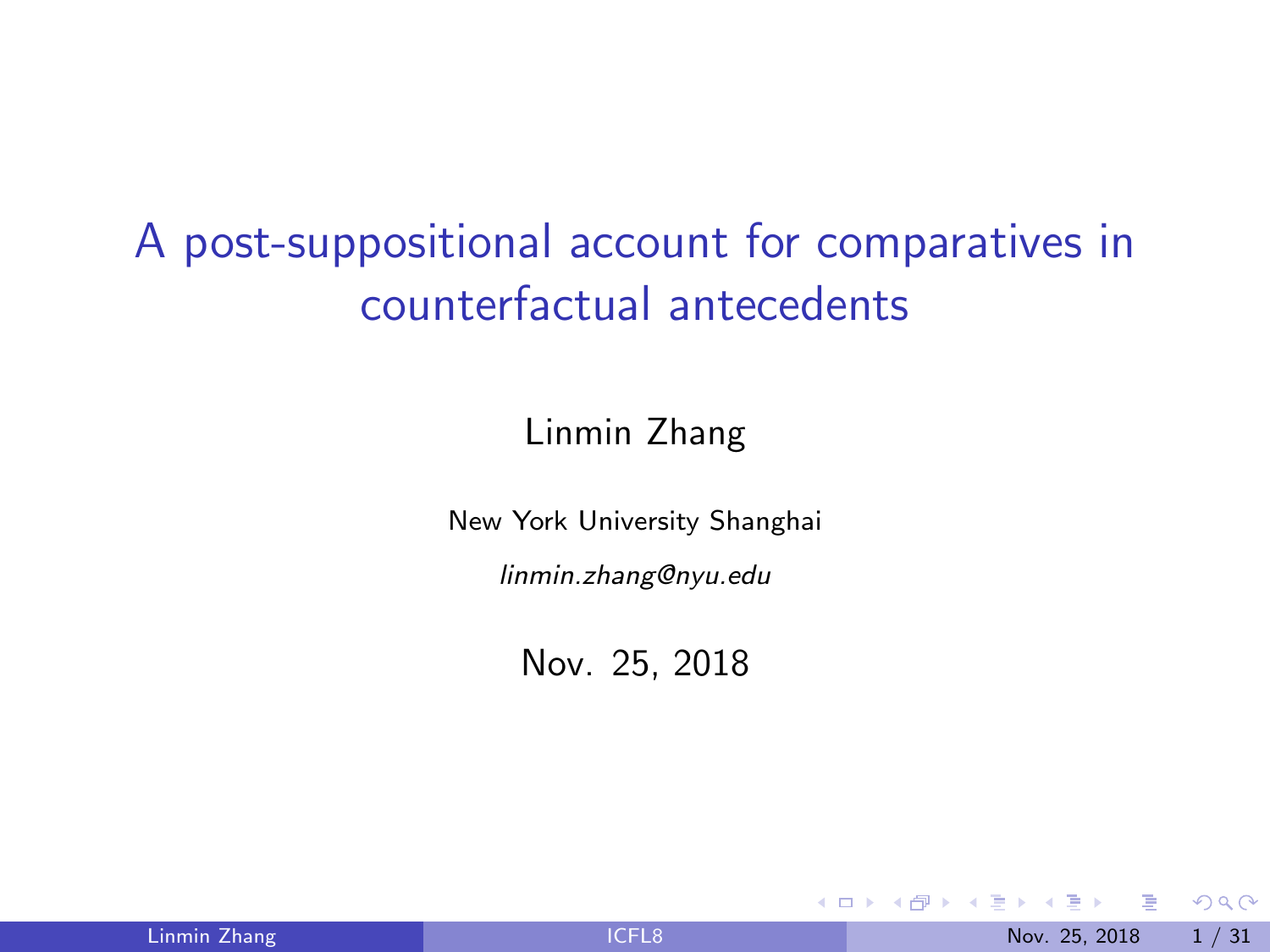## Counterfactuals containing comparatives in their antecedent

**Context**: In the film *Children of Heaven*, in order to win a pair of sneakers for his younger sister, Ali needs to place exactly third in a race. However, he accidentally places first.

(1) Ali would have placed third and won the sneakers if he had been less fast.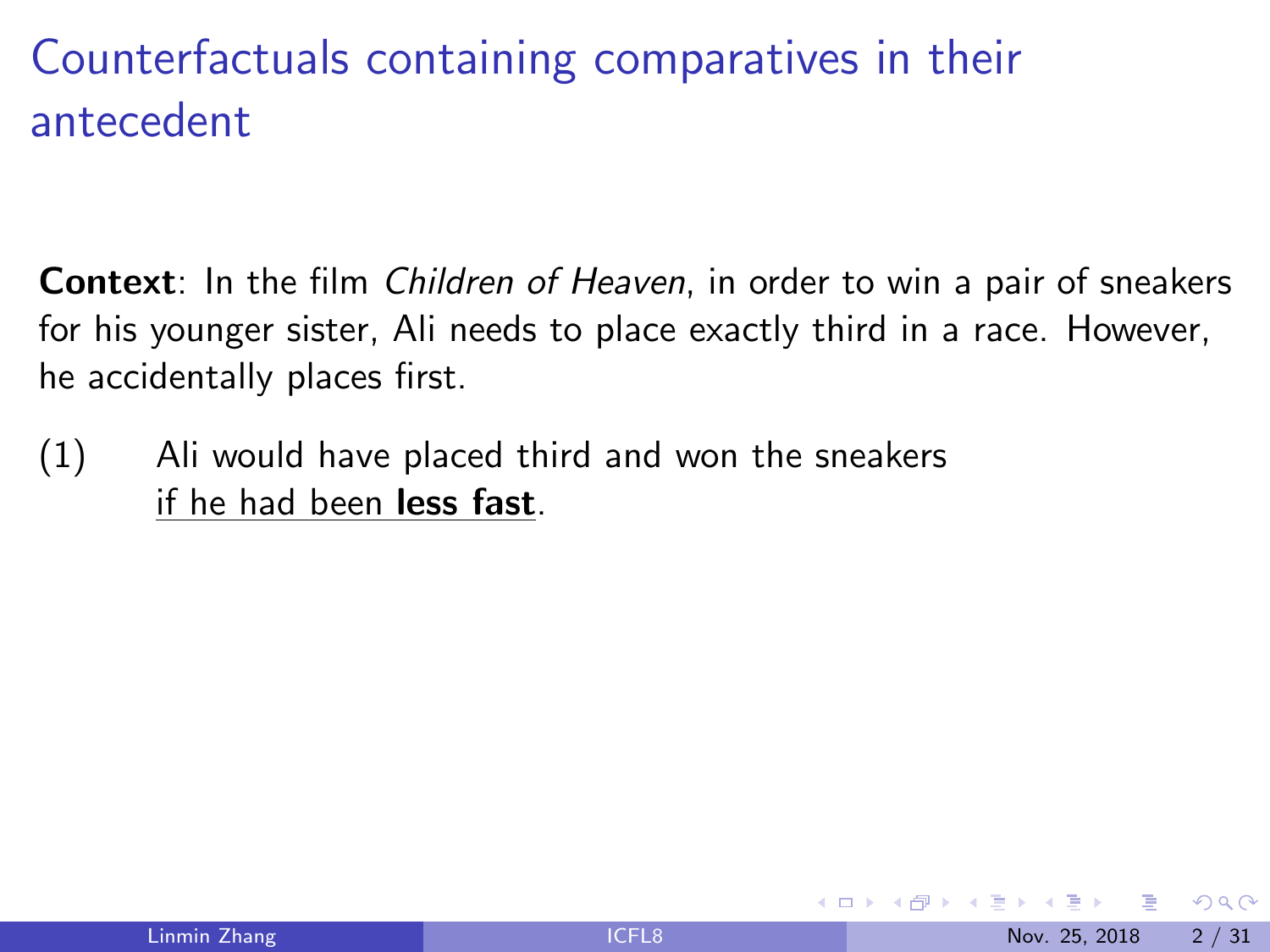## Counterfactuals containing comparatives in their antecedent

**Context**: In the film *Children of Heaven*, in order to win a pair of sneakers for his younger sister, Ali needs to place exactly third in a race. However, he accidentally places first.

(1) Ali would have placed third and won the sneakers if he had been less fast.

#### Main goal of today's talk

Accounting for the semantics of counterfactuals containing comparatives embedded in their antecedents.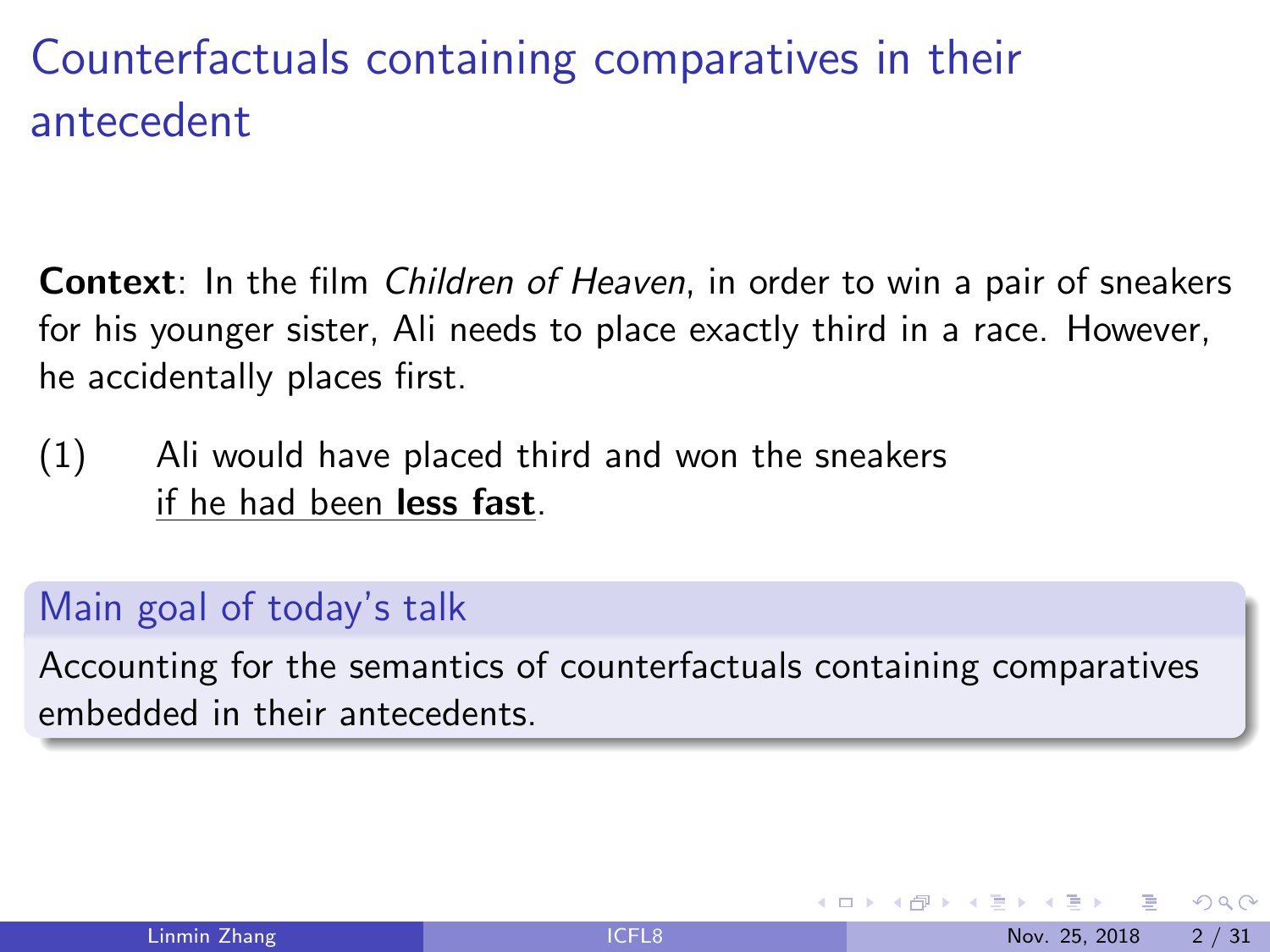**1** I show how comparatives embedded in counterfactual antecedents seemingly challenge (i) the minimal change theory (Stalnaker 1968, Lewis 1973) and (ii) the background theory (Ciardelli et al. 2018).

4 0 8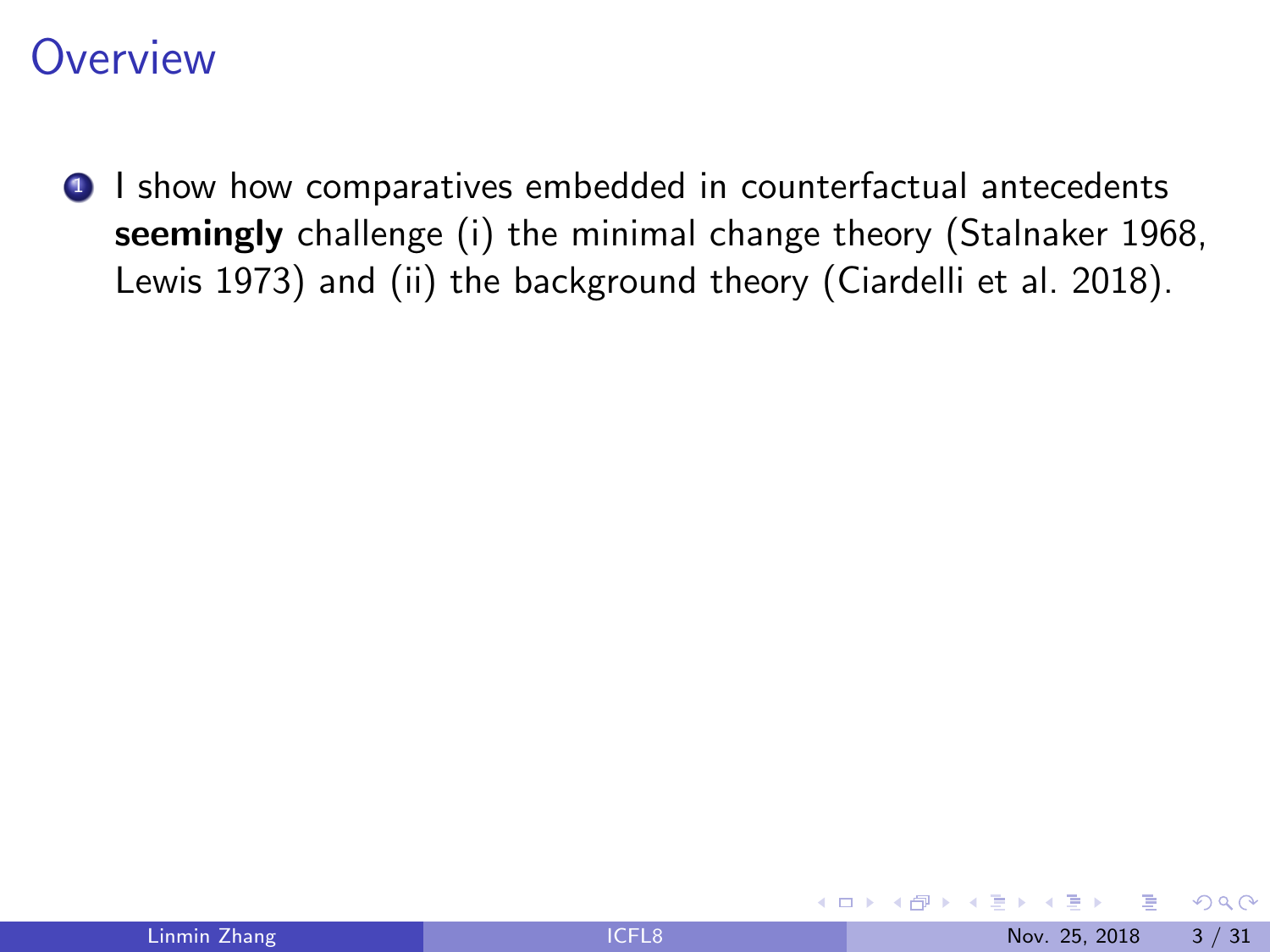- **1** I show how comparatives embedded in counterfactual antecedents seemingly challenge (i) the minimal change theory (Stalnaker 1968, Lewis 1973) and (ii) the background theory (Ciardelli et al. 2018).
- <sup>2</sup> I propose a new analysis for the interpretation of comparatives, so that comparatives embedded in counterfactual antecedents are no longer problematic for the theories of counterfactuals.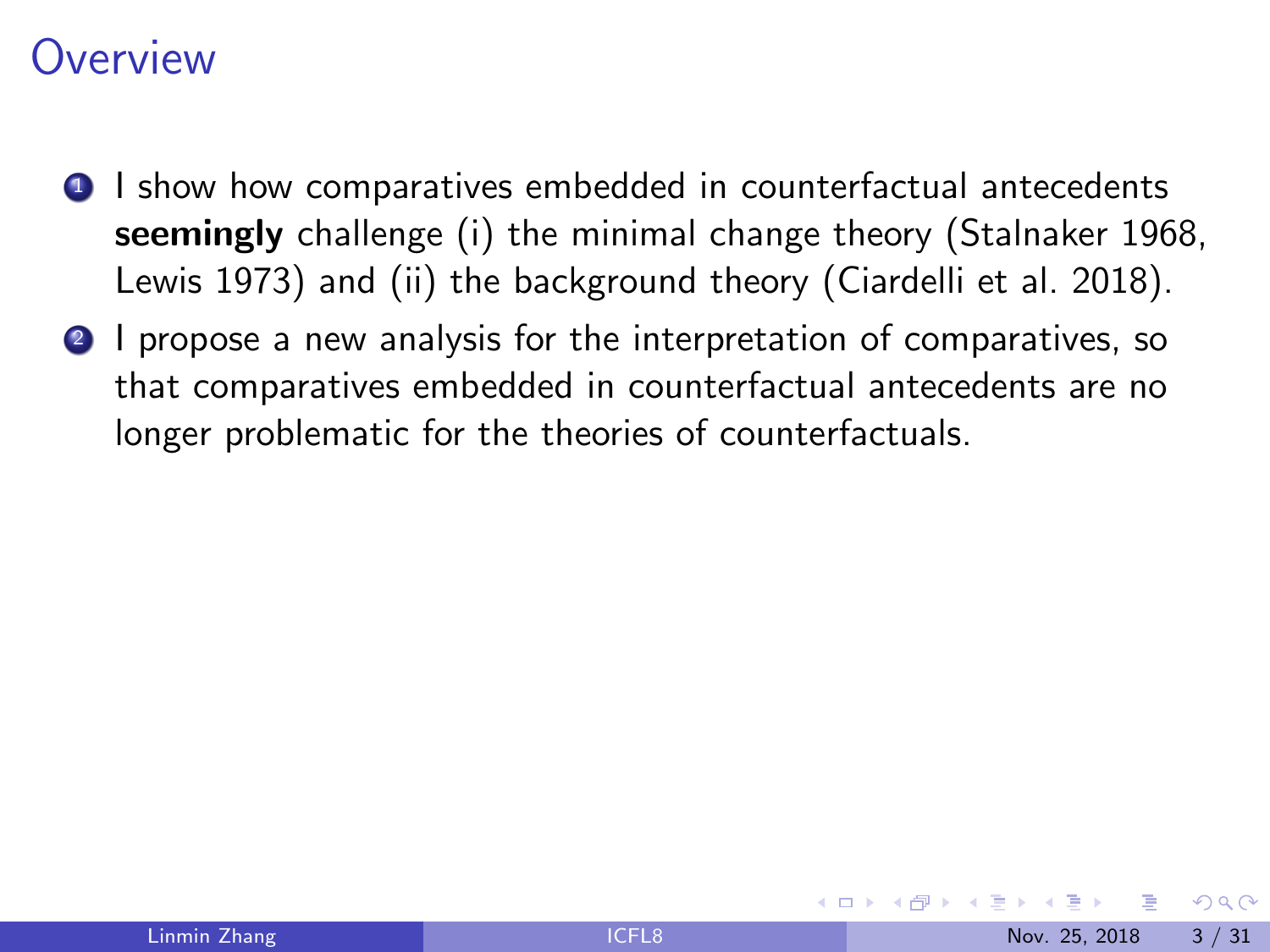- **1** I show how comparatives embedded in counterfactual antecedents seemingly challenge (i) the minimal change theory (Stalnaker 1968, Lewis 1973) and (ii) the background theory (Ciardelli et al. 2018).
- <sup>2</sup> I propose a new analysis for the interpretation of comparatives, so that comparatives embedded in counterfactual antecedents are no longer problematic for the theories of counterfactuals.

Essentially, comparatives (e.g., more, less, (tall)-er than 6 feet) denote (potentially imprecise) definite descriptions of degree-related values, and these values can be verified at a later stage (like cardinalities) (see also Brasoveanu 2013).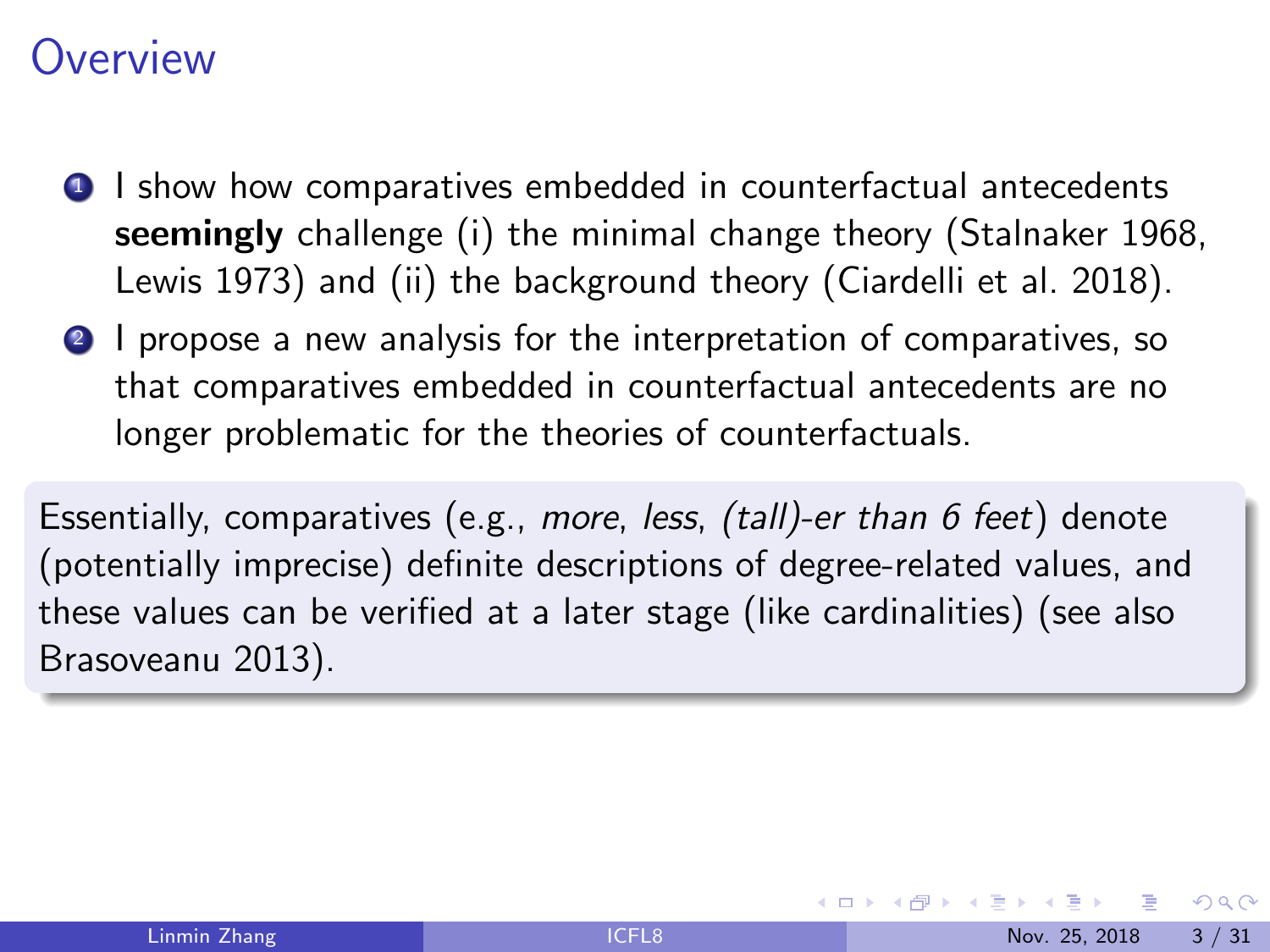- <span id="page-6-0"></span>**1** I show how comparatives embedded in counterfactual antecedents seemingly challenge (i) the minimal change theory (Stalnaker 1968, Lewis 1973) and (ii) the background theory (Ciardelli et al. 2018).
- 2 I propose a new analysis for the interpretation of comparatives, so that comparatives embedded in counterfactual antecedents are no longer problematic for the theories of counterfactuals.

Essentially, comparatives (e.g., more, less, (tall)-er than 6 feet) denote (potentially imprecise) definite descriptions of degree-related values, and these values can be verified at a later stage (like cardinalities) (see also Brasoveanu 2013).

**3** I generalize this account to a few other cases and discuss an alternative account – Lassiter (2017)'s probability-based account.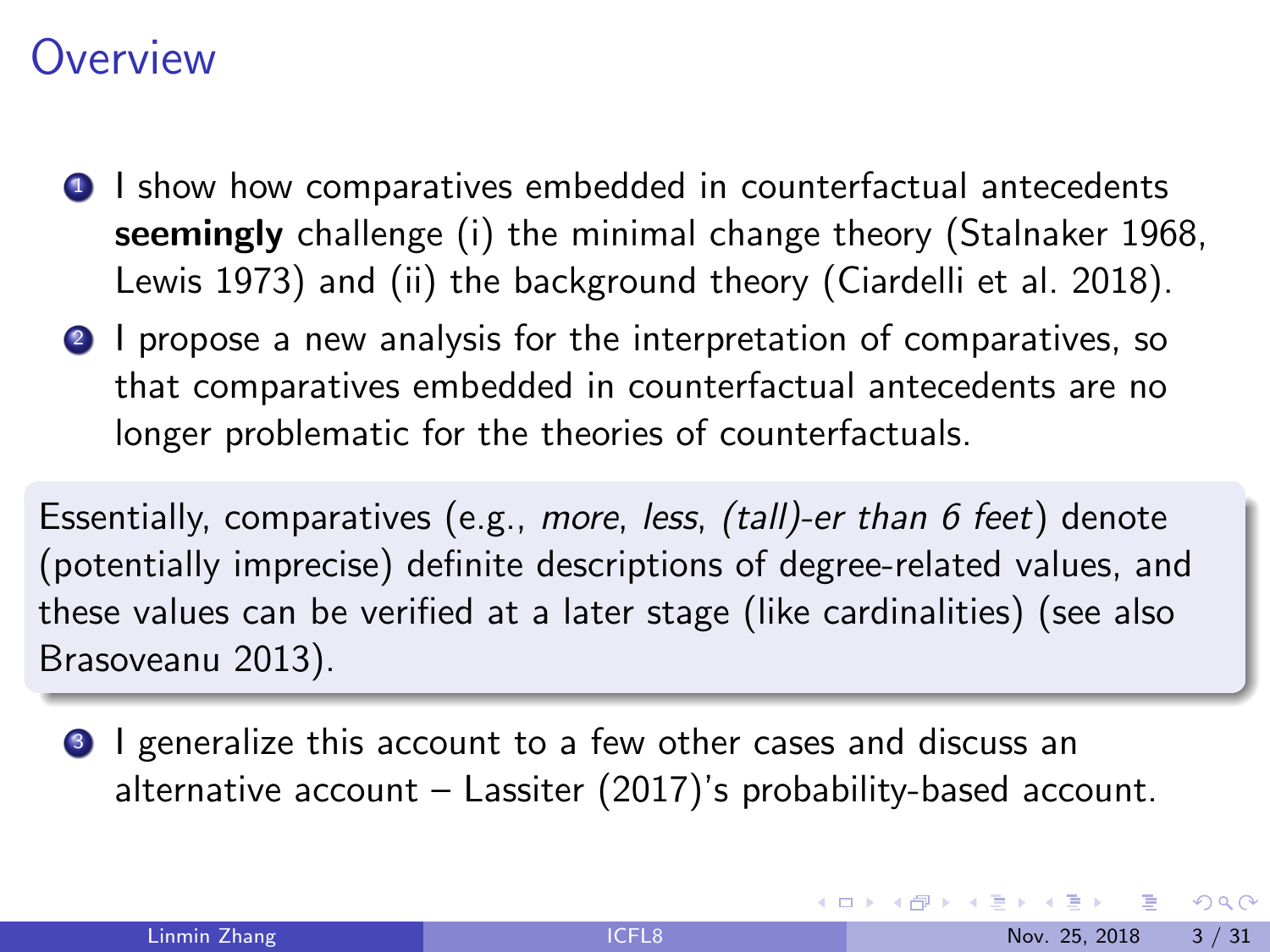## <span id="page-7-0"></span>**Outline**

#### [The two theories for interpreting counterfactuals](#page-7-0)

- [The minimal change theory](#page-8-0)
- [The background theory](#page-12-0)

2 [A new analysis for the interpretation of comparatives](#page-21-0)

[Accounting for counterfactuals with embedded comparatives in their](#page-34-0) [antecedent](#page-34-0)

5 [Concluding remarks and outlook](#page-43-0)

4 0 8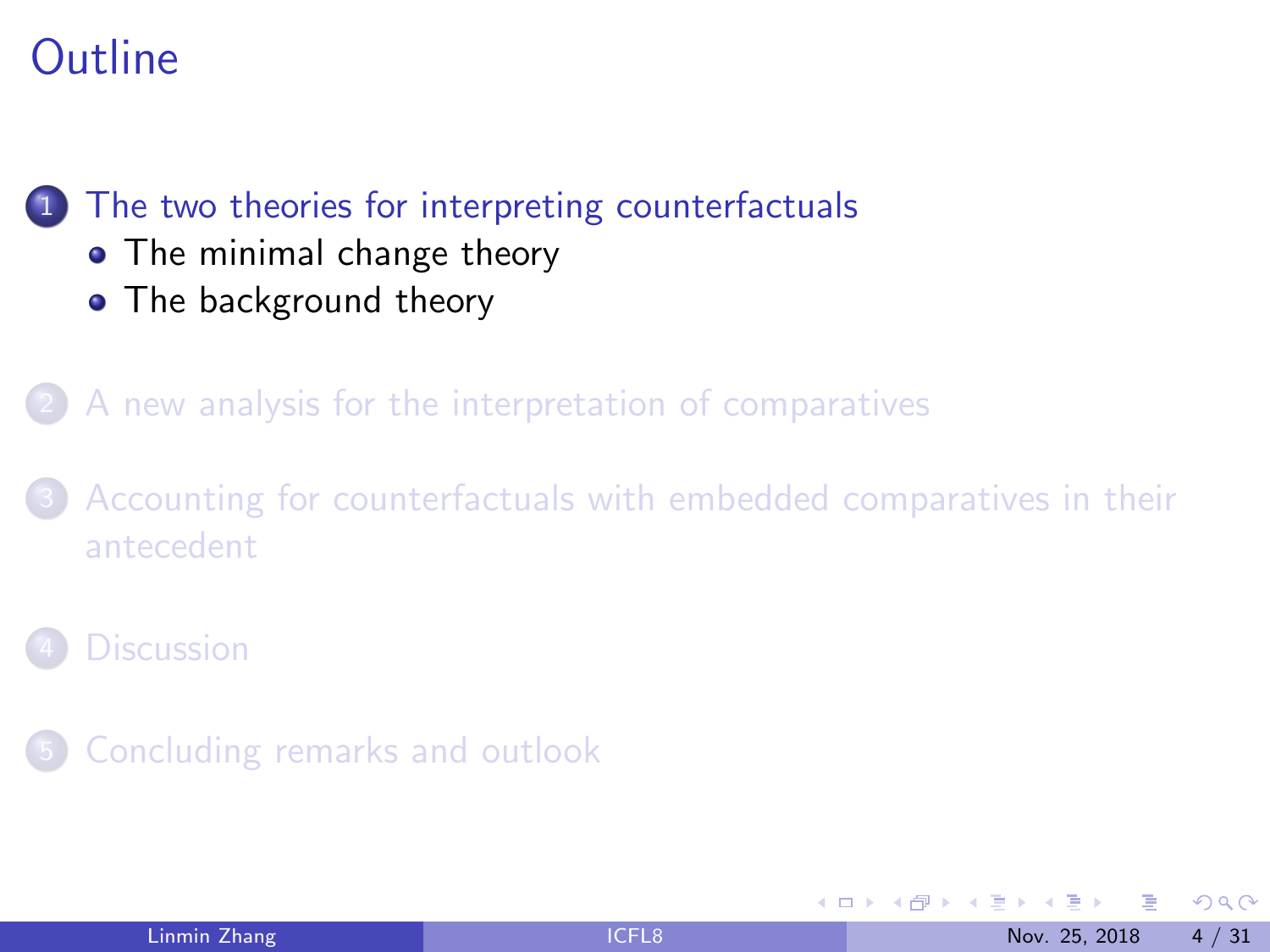<span id="page-8-0"></span>The minimal change theory

#### (2) If this match was struck, it would light.

• We allow certain facts to carry over from the actual world to the hypothetical situations under consideration.

[St](#page-7-0)a[ln](#page-9-0)[a](#page-7-0)[ker](#page-8-0) [\(](#page-9-0)[1](#page-7-0)[9](#page-8-0)[6](#page-11-0)[8\)](#page-12-0)[,](#page-6-0) [L](#page-7-0)[e](#page-20-0)[w](#page-21-0)[is](#page-0-0)  $(1973)$  $(1973)$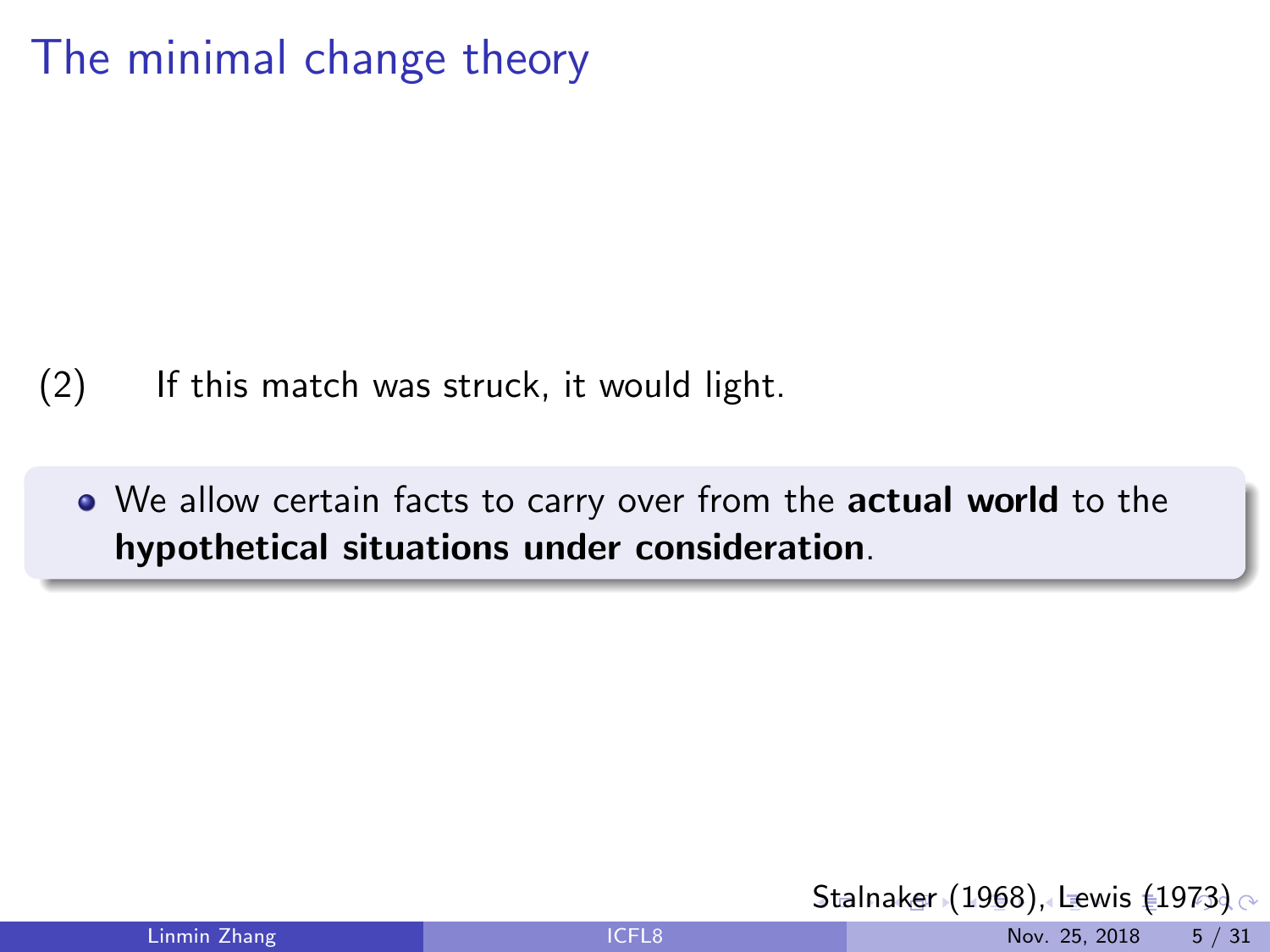### <span id="page-9-0"></span>The minimal change theory

- Counterfactuals are interpreted by means of a relation of similarity to the world of evaluation (say the actual world  $w_0$ ).
- This relation is assumed to be a weak total order on possible worlds (i.e., ties are allowed).
- Intuitively, compared to a world  $w''$ , a world  $w'$  is considered more similar to the world of evaluation  $w_0$ , just in case getting from  $w_0$  to  $w'$  involves a smaller amount of change than getting from  $w_0$  to  $w''$ .
- A counterfactual  $\phi > \psi$  is true at  $w_0$  in case  $\psi$  is true at each of the  $\phi$ -worlds that are most similar to  $w_0$ .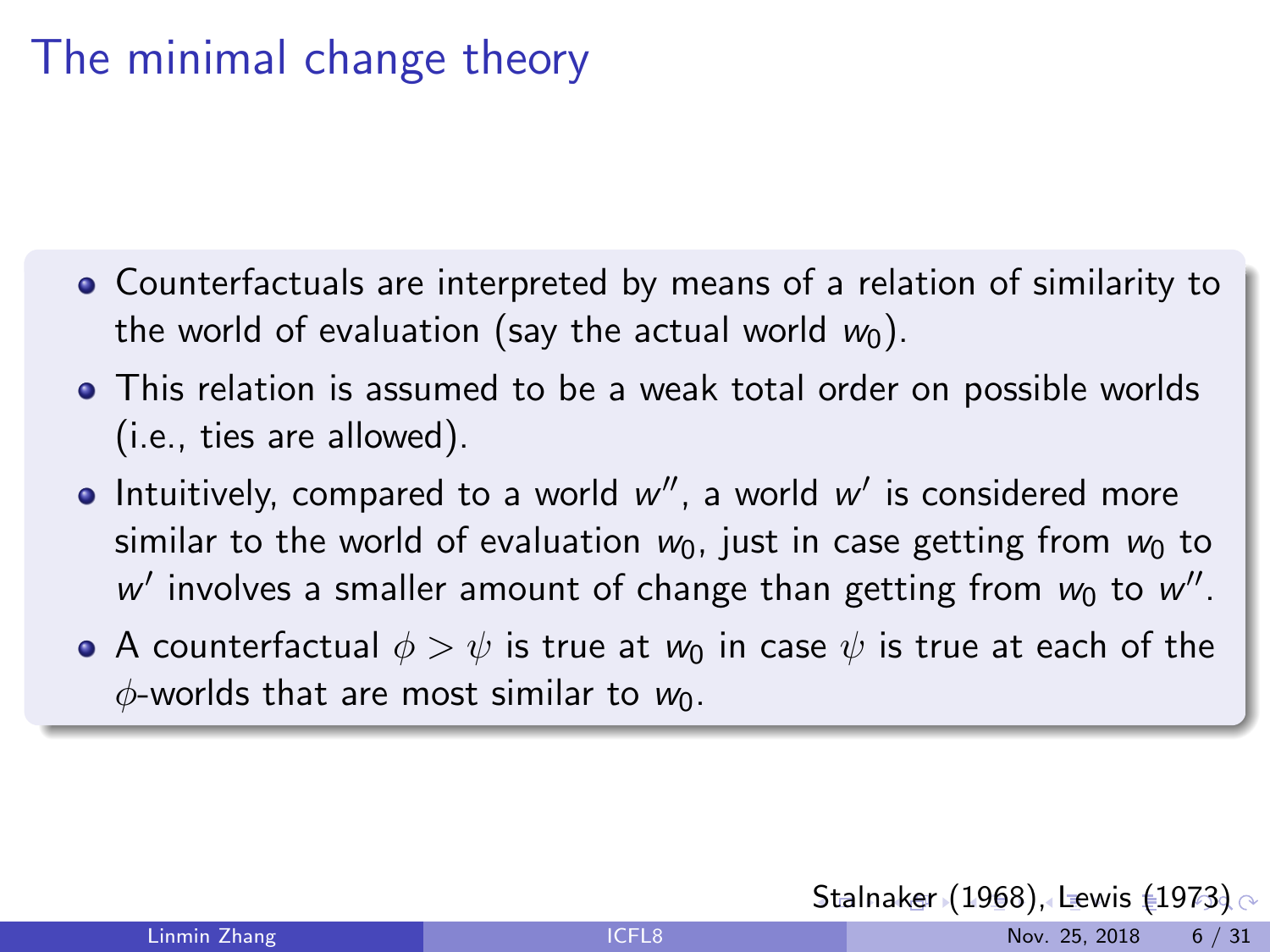<span id="page-10-0"></span>Challenging the minimal change theory?

- (1) Ali would have placed third and won the sneakers if he had been less fast.
	- Prediction of the minimal change theory: for those hypothetical worlds where Ali was slightly less fast than his actual speed, he placed third and won the sneakers.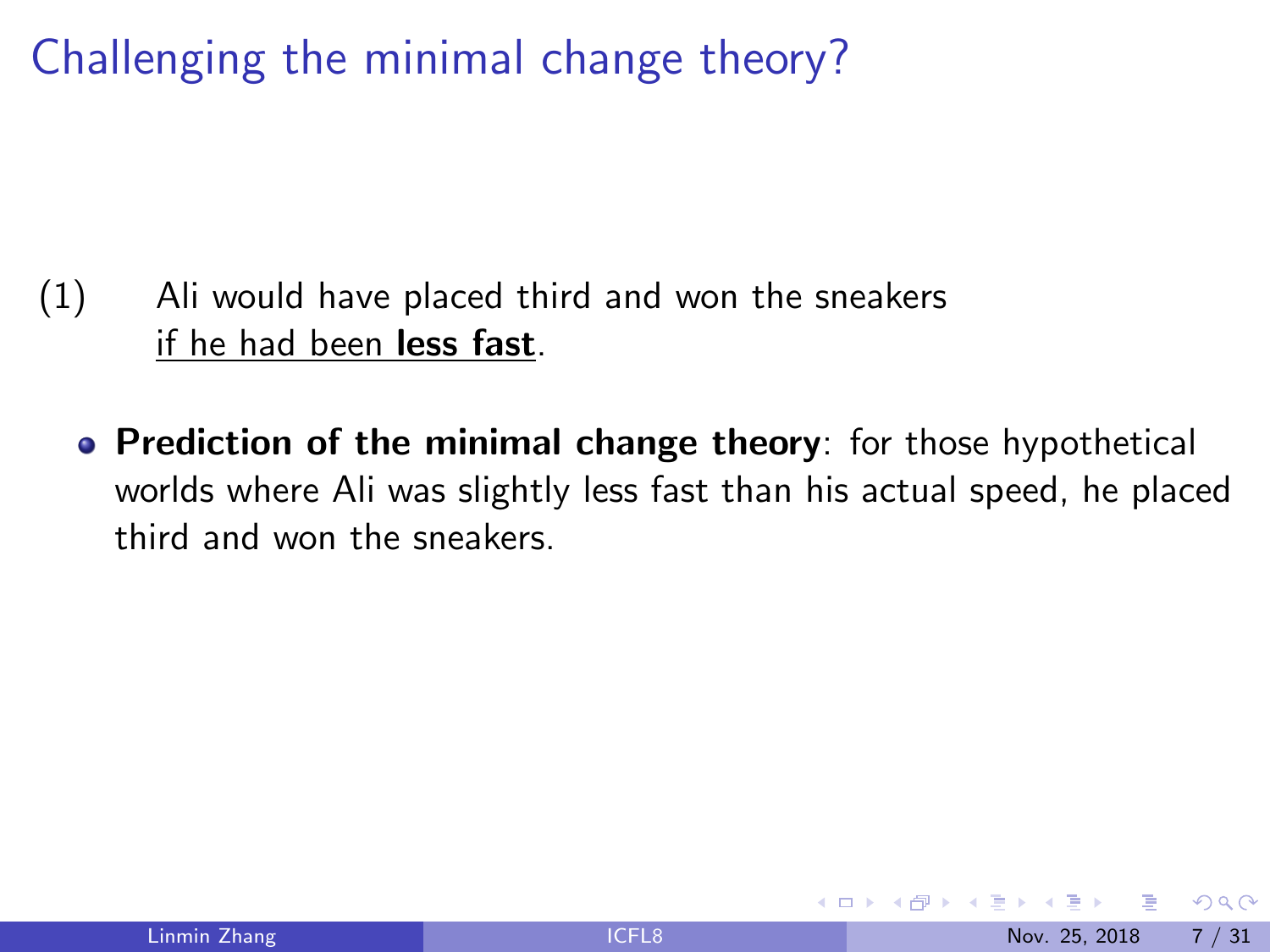<span id="page-11-0"></span>Challenging the minimal change theory?

- (1) Ali would have placed third and won the sneakers if he had been less fast.
	- Prediction of the minimal change theory: for those hypothetical worlds where Ali was slightly less fast than his actual speed, he placed third and won the sneakers.
	- Not necessarily. Ali might end up placing second, so he still cannot win a pair of sneakers for his sister.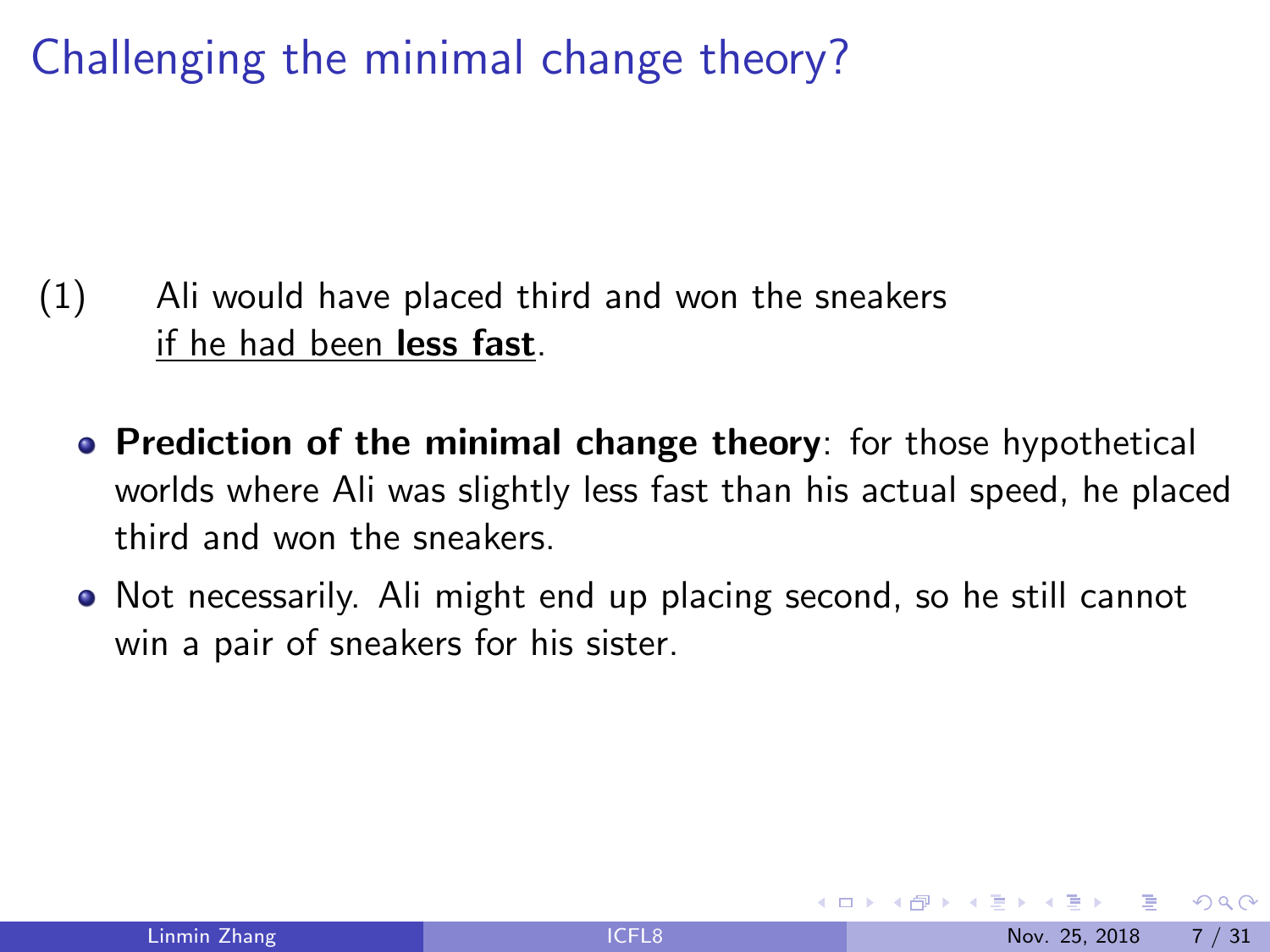<span id="page-12-0"></span>Imagine a long hallway with a light in the middle and with two switches, one at each end. One switch is called switch A and the other one is called switch B. As the wiring diagram in the figure shows, the light is on whenever both switches are in the same position (both up or both down); otherwise, the light is off. Right now, switch A and switch B are both up, and the light is on. But things could be different ...



 $\longleftrightarrow$  $\longleftrightarrow$  $\longleftrightarrow$  $\longleftrightarrow$  $\longleftrightarrow$   $\longleftrightarrow$  [C](#page-13-0)[ia](#page-11-0)r[d](#page-20-0)[el](#page-21-0)[li](#page-6-0) [e](#page-7-0)t [a](#page-21-0)[l.](#page-0-0) [\(20](#page-49-0)18)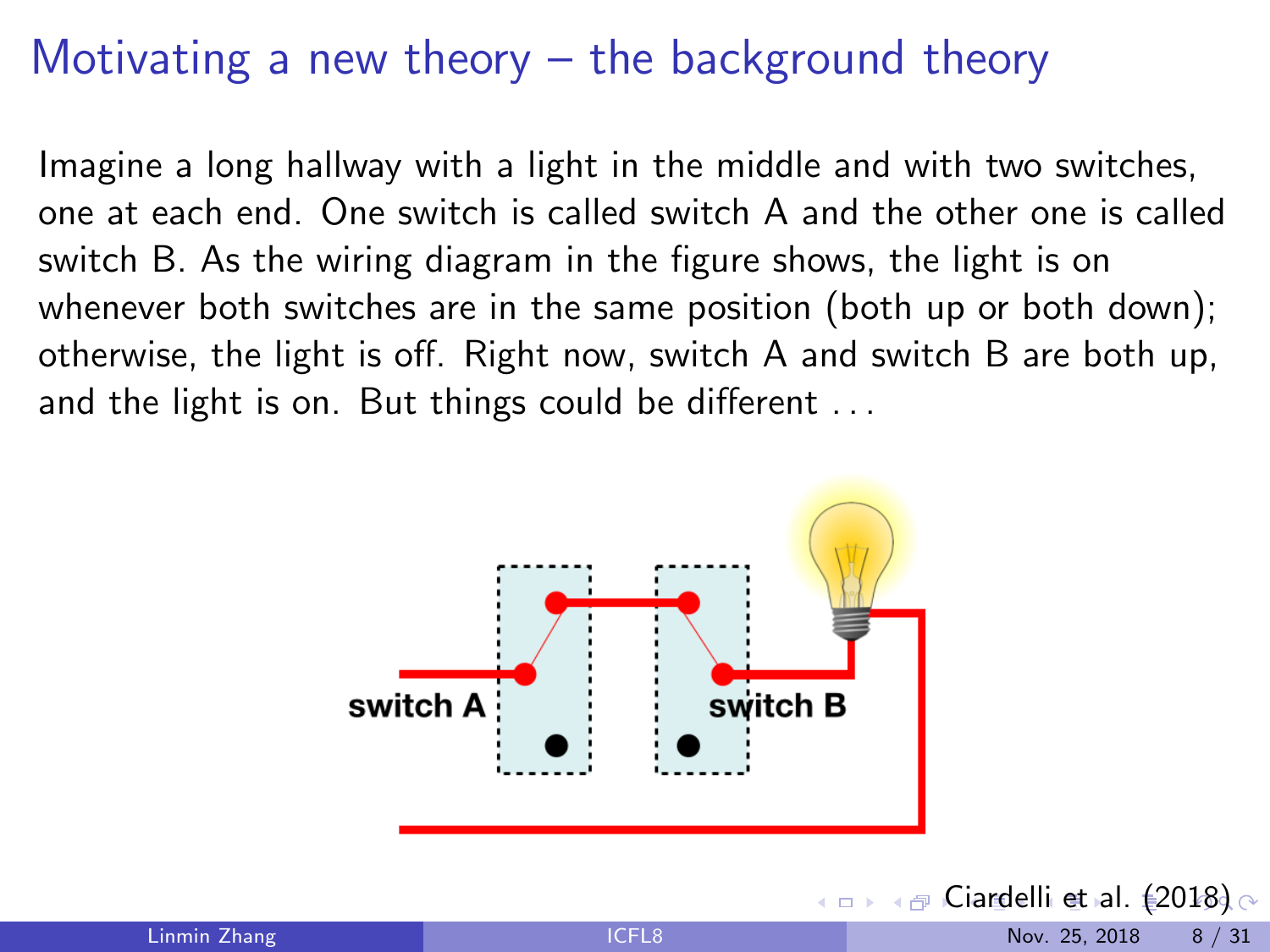<span id="page-13-0"></span>

| (3) | a.             | $A >$ OFF<br>If switch A was down, the light would be off.                                         |  |
|-----|----------------|----------------------------------------------------------------------------------------------------|--|
|     | b.             | $\overline{B}$ > OFF<br>If switch B was down, the light would be off.                              |  |
|     | $\mathsf{C}$ . | If switch A or switch B was down, the light would be off. $A \vee B >$ OFF                         |  |
|     | d.             | If switch A and switch B were not both up, the light would be off.<br>$\neg(A \wedge B) >$ OFF     |  |
|     | e.             | If switch A and switch B were not both up, the light would be on.<br>$\neg(A \land B) > \text{ON}$ |  |
|     |                | 4 a → 4 a Ciardelli et al. (2018) o                                                                |  |

Linmin Zhang **[ICFL8](#page-0-0)** 1CFL8 Nov. 25, 2018 9 / 31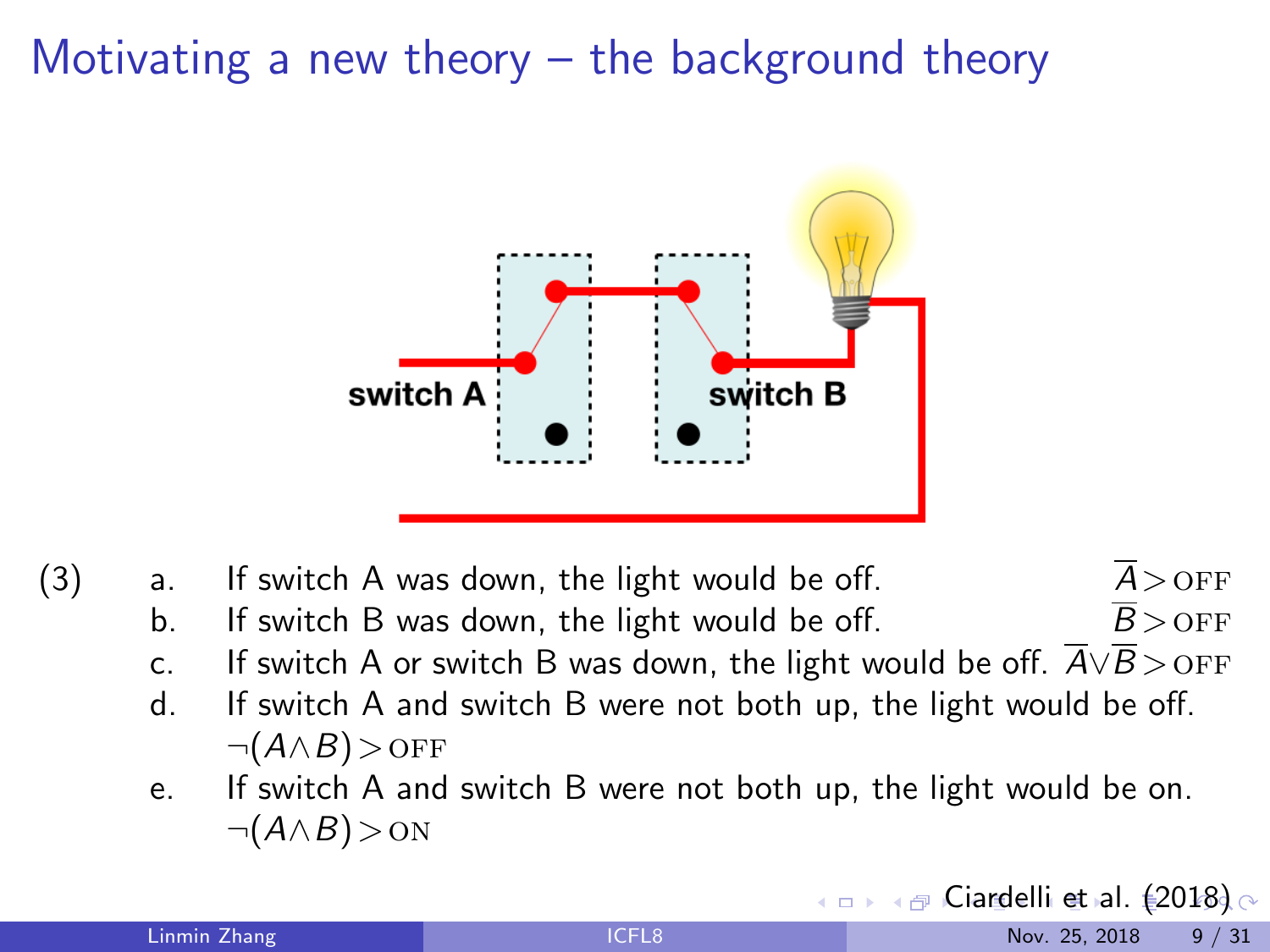<span id="page-14-0"></span>

| Sentences                              |       | $N \parallel True$ | (%)    | False | $(\% )$  | Indeterminate | $\frac{9}{6}$ |
|----------------------------------------|-------|--------------------|--------|-------|----------|---------------|---------------|
| $A >$ OFF                              | 256   | 169                | 66.02% | 6     | $2.34\%$ | 81            | $31.64\%$     |
| $B >$ OFF                              | $235$ | 153                | 65.11% |       | 2.98%    | 75            | $31.91\%$     |
| $\overline{A} \vee \overline{B}$ > OFF | 362   | 251                | 69.33% | 14    | $3.87\%$ | 97            | 26.80%        |
| $\neg(A \land B) >$ OFF                | $372$ | 82                 | 22.04% | 136   | 36.56%   | 154           | 41.40%        |
| $\neg(A \land B) > \text{ON}$          | 200   | 43                 | 21.50% | 63    | 31.50%   | 94            | 47.00%        |

 $\longleftrightarrow$  $\longleftrightarrow$  $\longleftrightarrow$  $\longleftrightarrow$  $\longleftrightarrow$   $\longleftrightarrow$  [C](#page-15-0)[ia](#page-11-0)r[d](#page-20-0)[el](#page-21-0)[li](#page-6-0) [e](#page-7-0)t [a](#page-21-0)[l.](#page-0-0)  $(2018)$  $(2018)$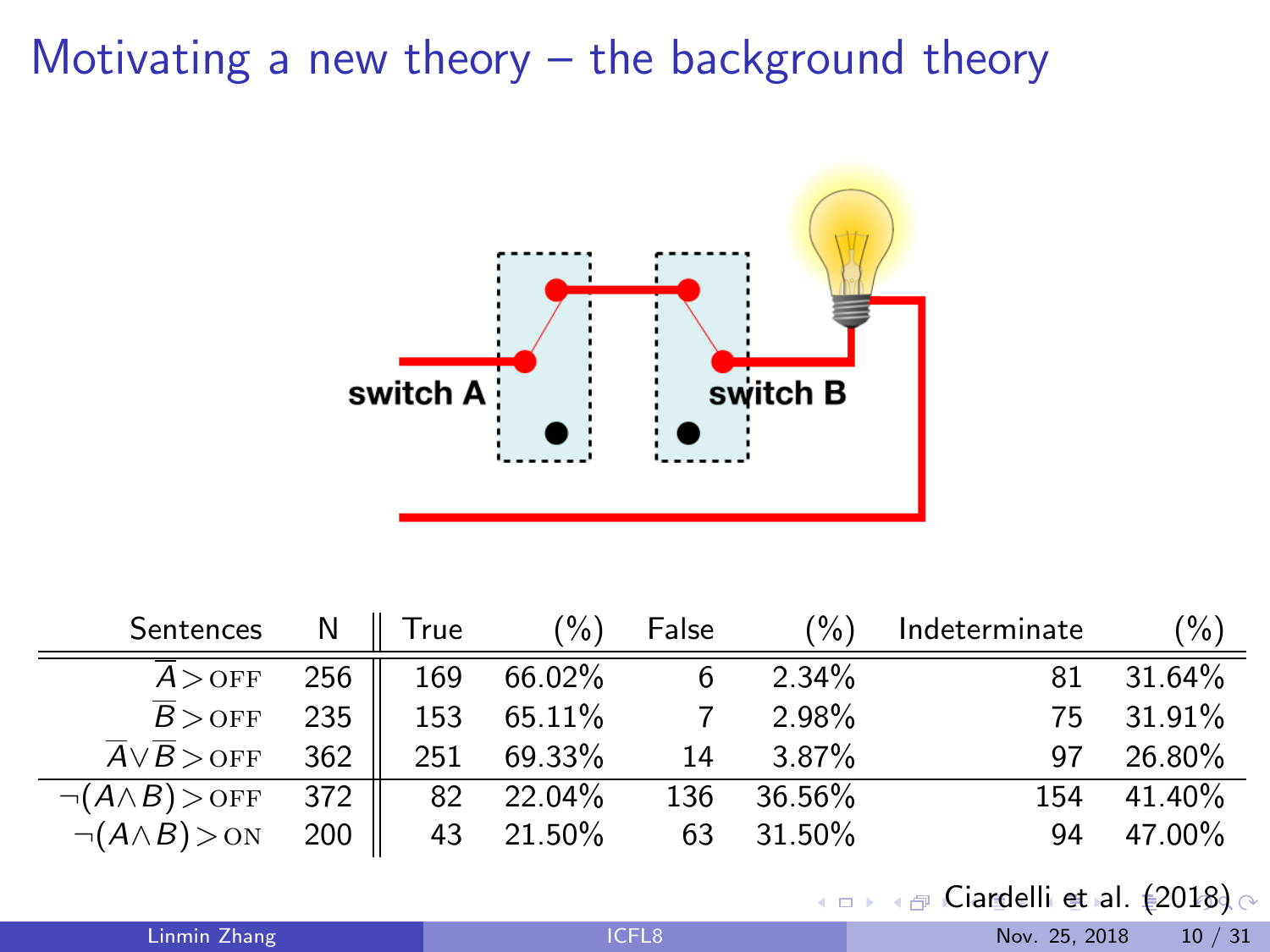<span id="page-15-0"></span>

| Sentences N    True                    |       |              | $(\% )$   | False |                  | $(\%)$ Indeterminate | (%)        |
|----------------------------------------|-------|--------------|-----------|-------|------------------|----------------------|------------|
| $A >$ OFF                              |       | $256$    169 | 66.02%    |       | $6\qquad 2.34\%$ | 81                   | $31.64\%$  |
| $\overline{B}$ > OFF                   | 235   | 153          | 65.11%    |       | $7 \t 2.98\%$    |                      | 75 31.91%  |
| $\overline{A} \vee \overline{B}$ > OFF | 362   | 251          | 69.33%    |       | 14 3.87%         |                      | 97 26.80%  |
| $\neg(A \land B) >$ OFF 372            |       | 82           | $22.04\%$ |       | 136 36.56%       |                      | 154 41.40% |
| $\neg(A \land B) > \text{ON}$          | $200$ |              | 43 21.50% |       | 63 31.50%        | 94                   | 47.00%     |

 $\longleftrightarrow$  $\longleftrightarrow$  $\longleftrightarrow$  $\longleftrightarrow$  $\longleftrightarrow$   $\longleftrightarrow$  [C](#page-16-0)[ia](#page-11-0)r[d](#page-20-0)[el](#page-21-0)[li](#page-6-0) [e](#page-7-0)t [a](#page-21-0)[l.](#page-0-0) [\(20](#page-49-0)18)

| Linmin Zhan |  |
|-------------|--|
|             |  |
|             |  |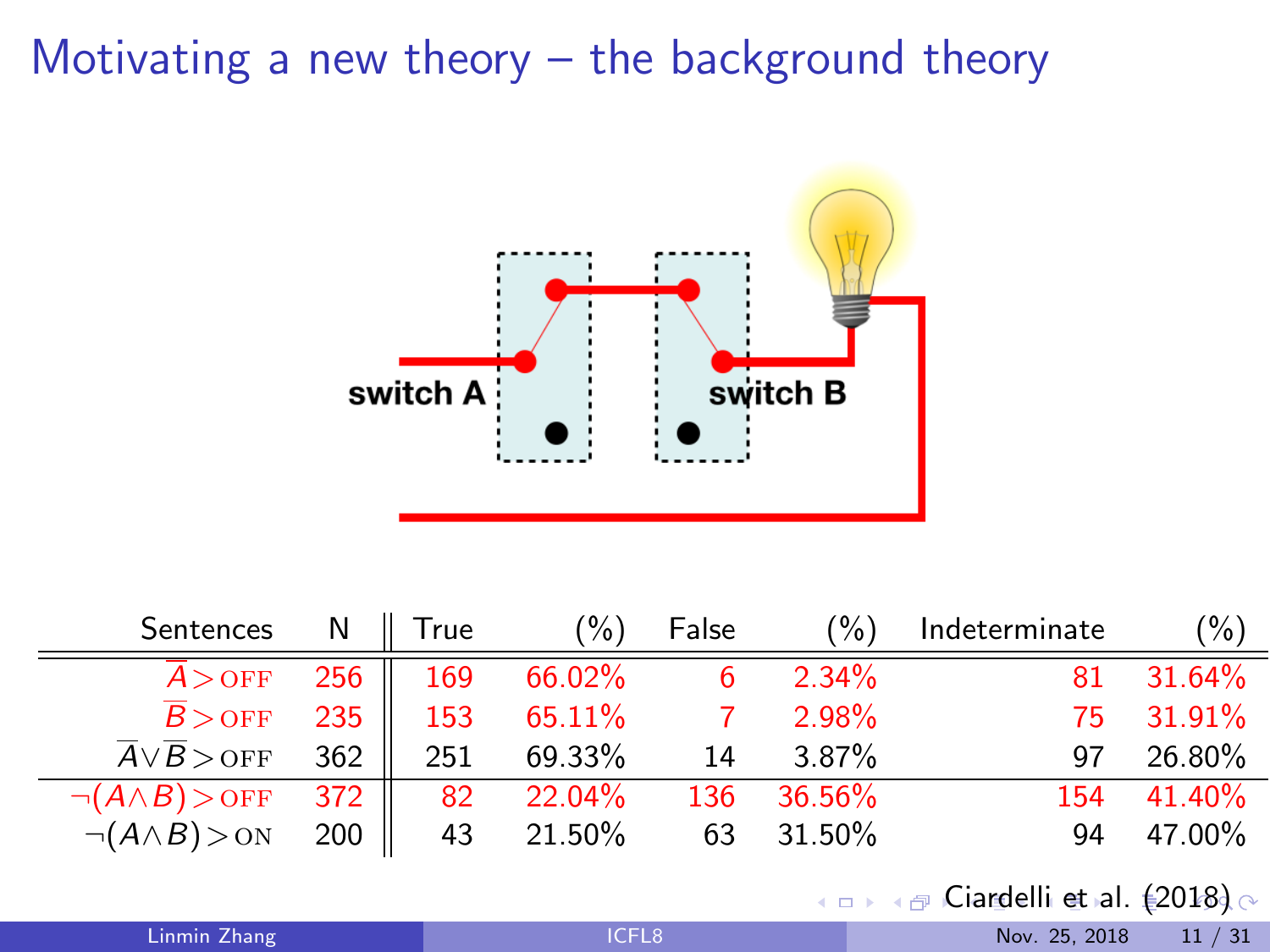

<span id="page-16-0"></span> $\neg(A \wedge B) >$ OFF

- Backgrounded facts those not mentioned in the antecedent remain fixed.
- Foregrounded facts those that are not backgrounded facts can be varied without any minimality constraint.

つひひ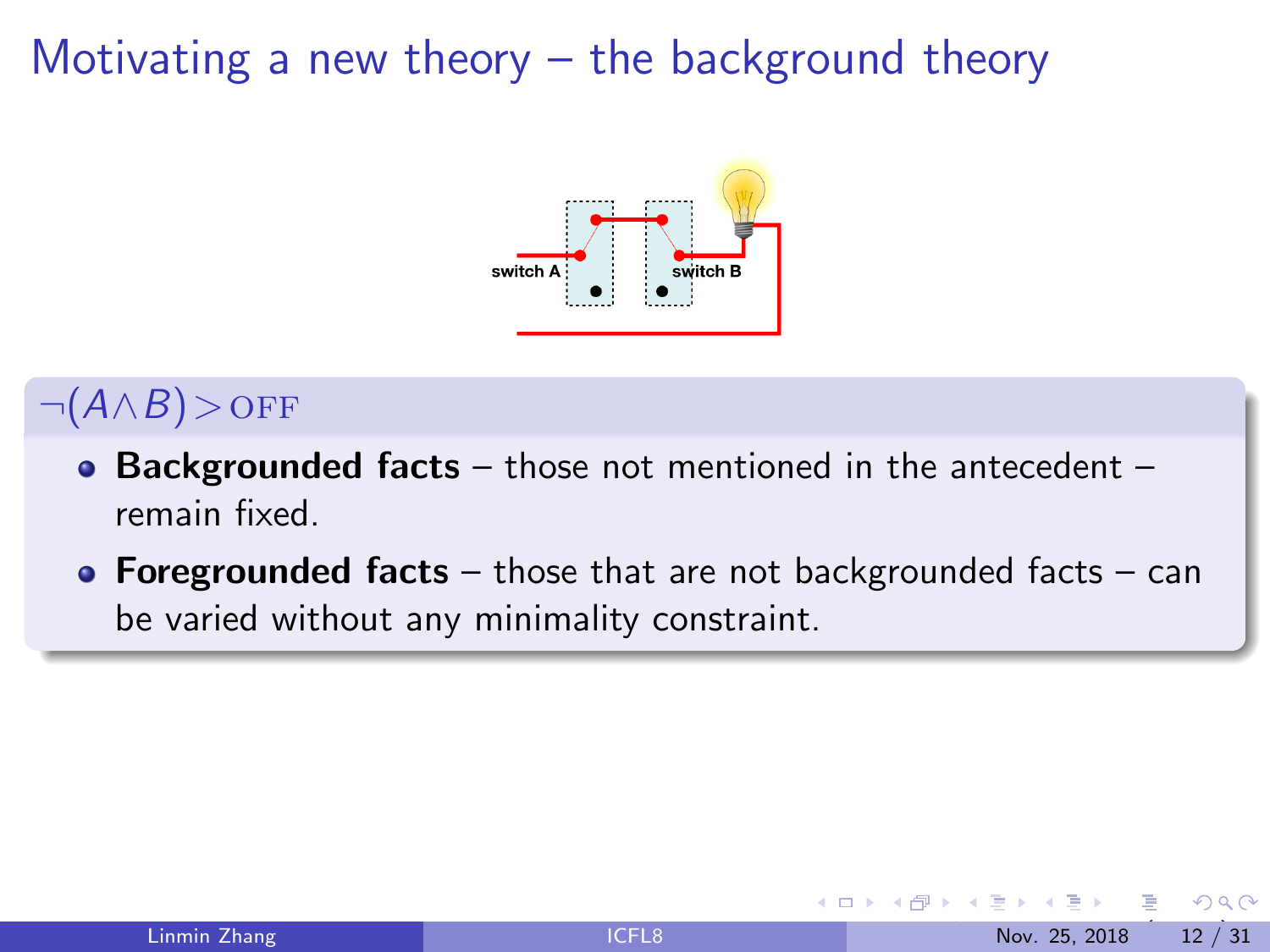

<span id="page-17-0"></span> $\neg(A \wedge B) >$ OFF

- Backgrounded facts those not mentioned in the antecedent remain fixed.
- Foregrounded facts those that are not backgrounded facts can be varied without any minimality constraint.

#### $\overline{A}\vee\overline{B}$  > OFF

- **Inquisitive semantics**: the alternatives get projected to higher levels.
- Simplification of disjunctive antecedents (SDA):  $\overline{A} \vee \overline{B}$  $\overline{A} \vee \overline{B}$  $\overline{A} \vee \overline{B}$  > OFF [en](#page-18-0)[t](#page-15-0)[a](#page-16-0)[il](#page-17-0)[s](#page-18-0)  $\overline{A}$  $\overline{A}$  $\overline{A}$  [>](#page-20-0) OFF, and  $\overline{A} \vee \overline{B}$  > OFF entails  $\overline{B}$  > OFF[.](#page-21-0)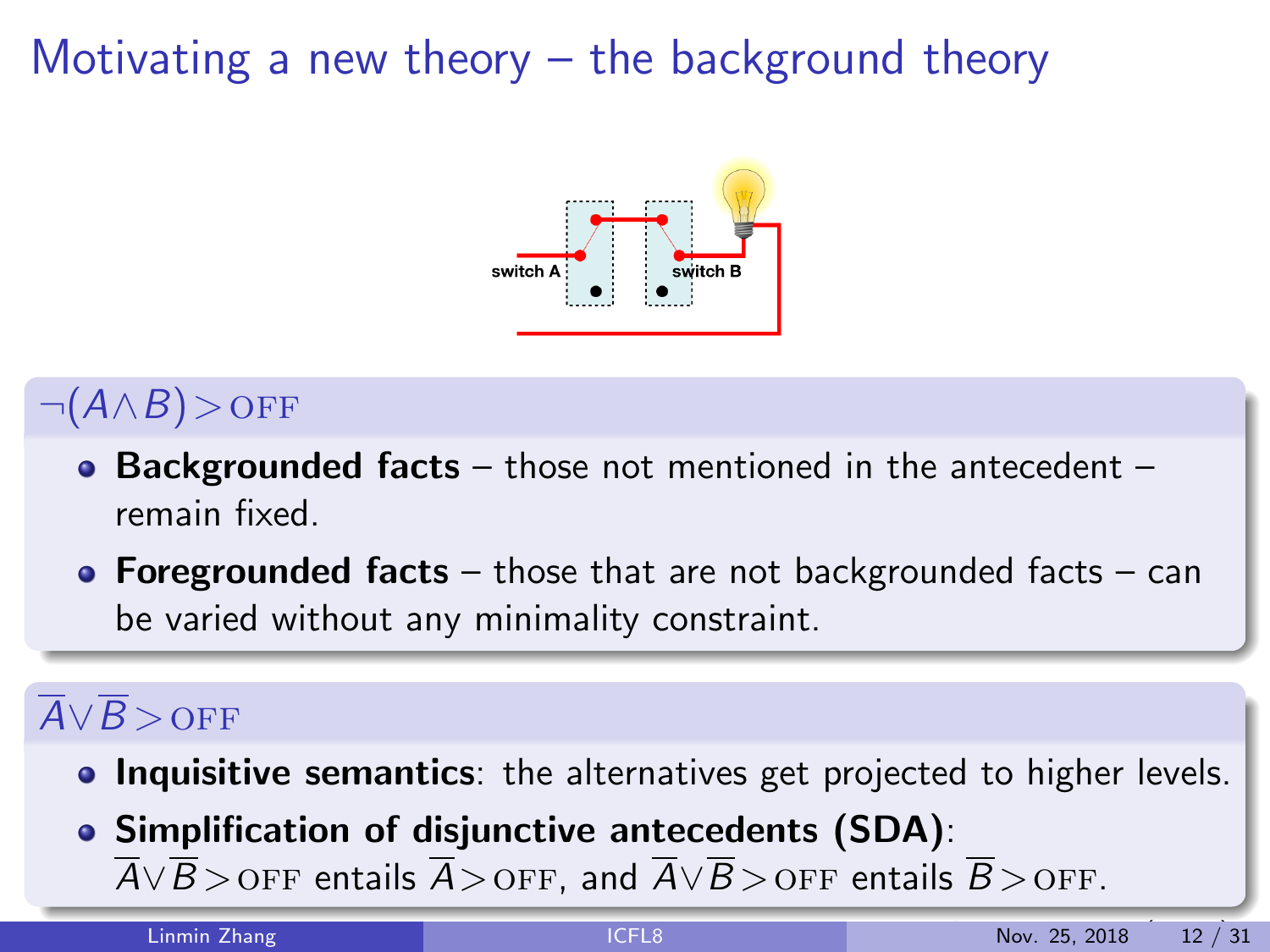<span id="page-18-0"></span>Challenging the background theory?

- (1) Ali would have placed third and won the sneakers if he had been less fast.
	- Prediction of the background theory: for those hypothetical worlds where Ali was much less fast than his actual speed, he placed third and won the sneakers.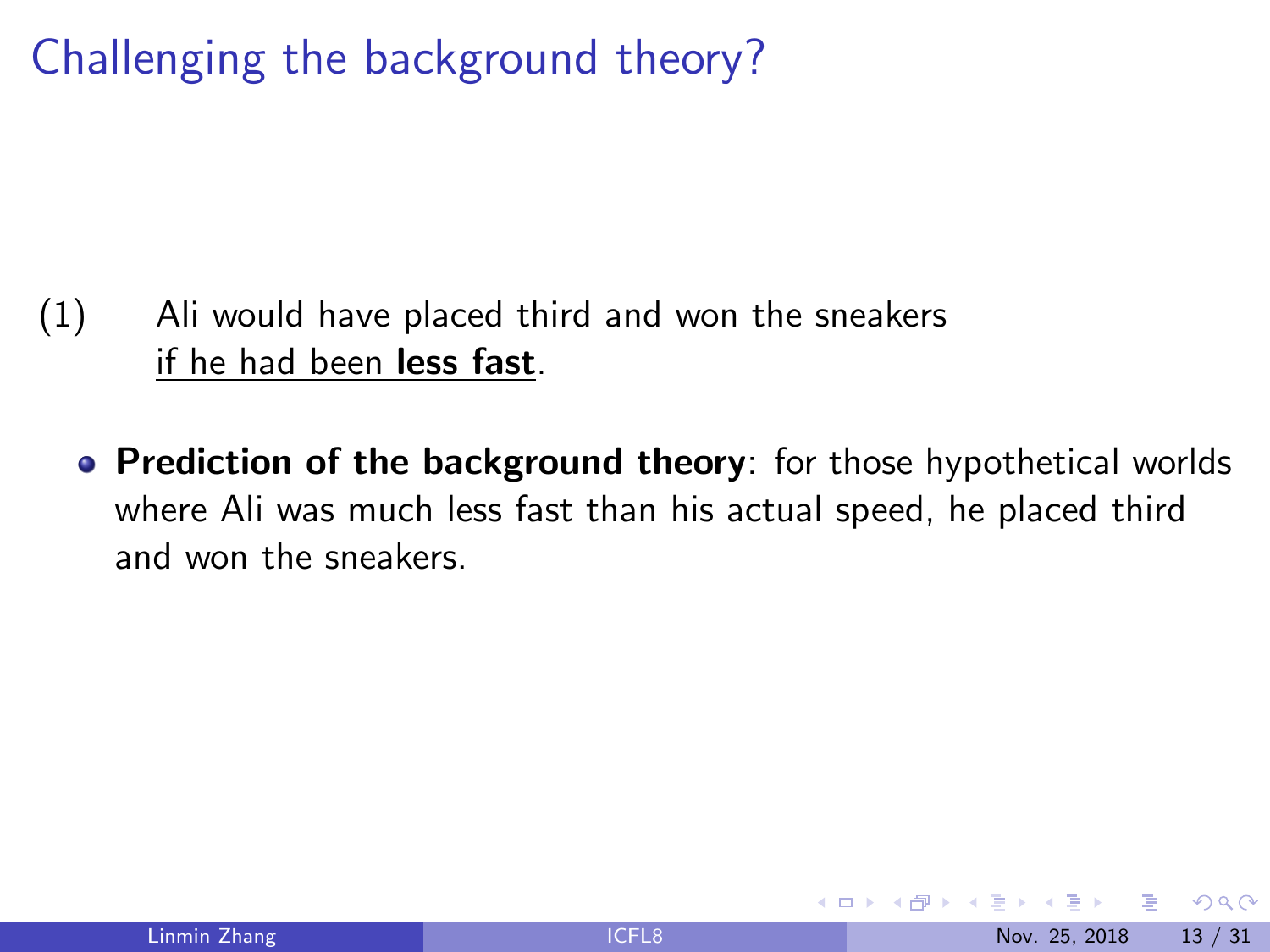## Challenging the background theory?

- (1) Ali would have placed third and won the sneakers if he had been less fast.
	- Prediction of the background theory: for those hypothetical worlds where Ali was much less fast than his actual speed, he placed third and won the sneakers.
	- Most likely false. Ali might be too slow to win any prize.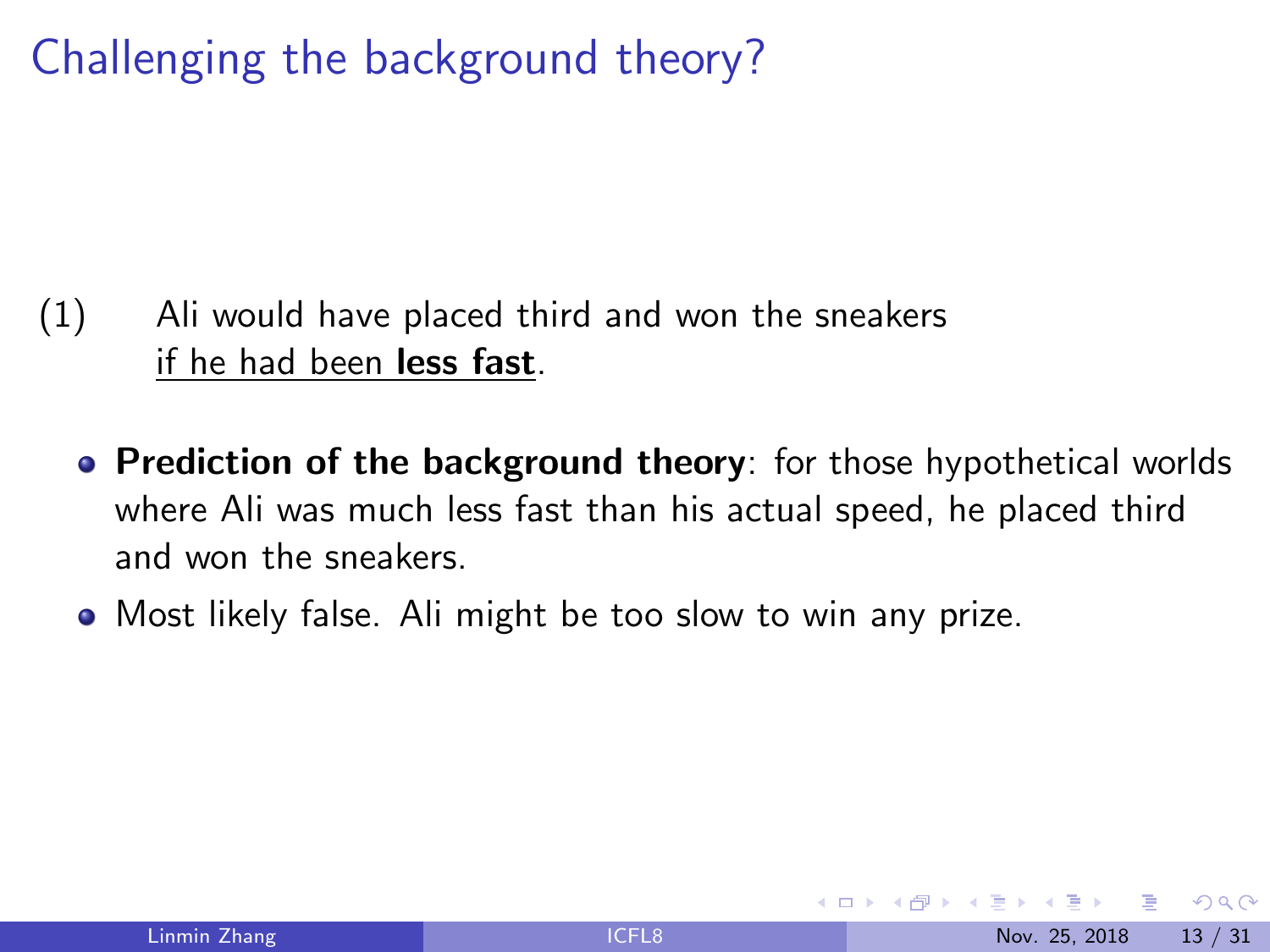## <span id="page-20-0"></span>Summary of the dilemma

- (1) Ali would have placed third and won the sneakers if he had been less fast.
	- The minimal change theory: We only consider those hypothetical worlds where Ali was slightly less fast than his actual speed.
	- The background theory: We need to consider those hypothetical worlds where Ali was greatly less fast than his actual speed.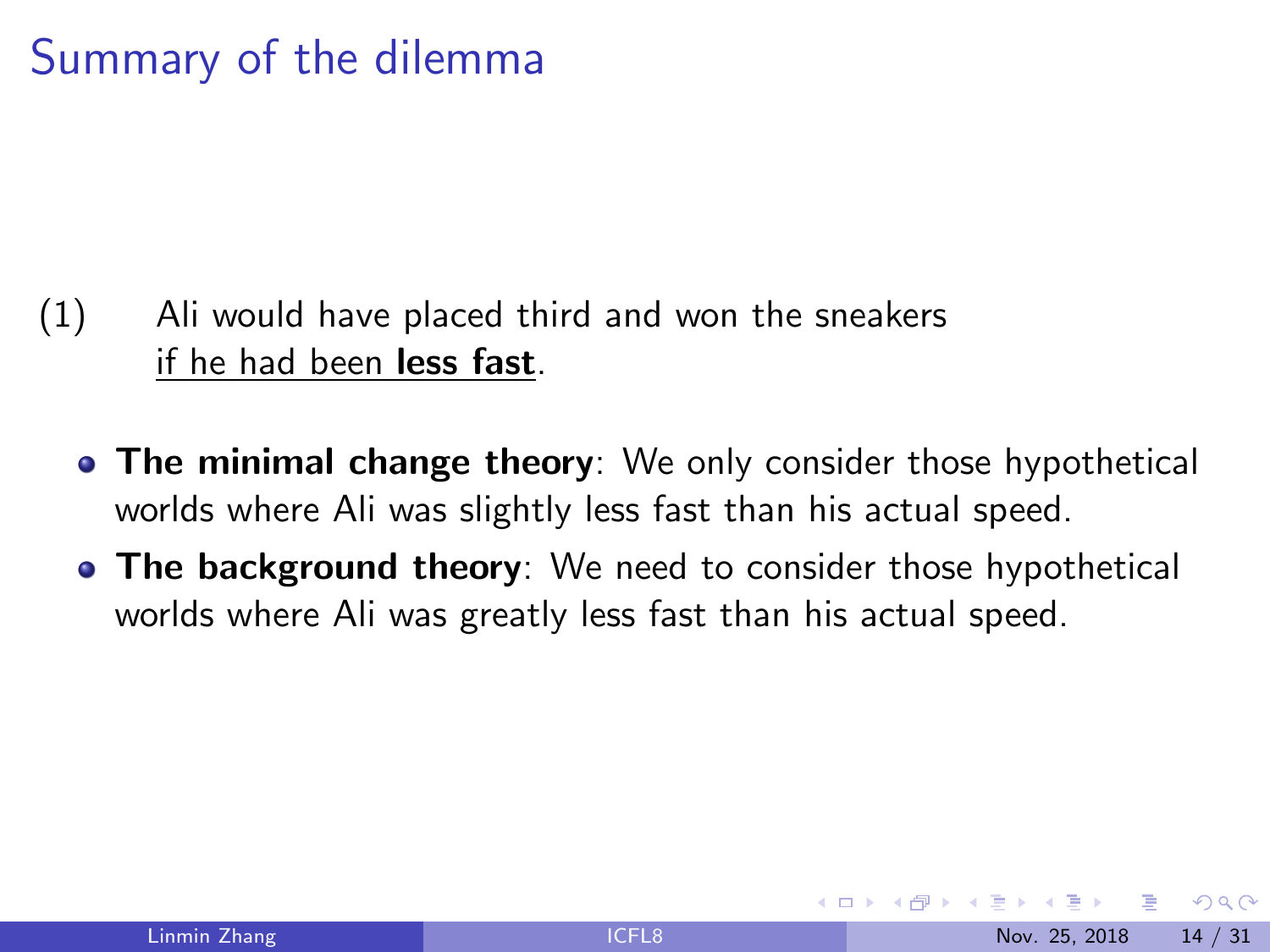## <span id="page-21-0"></span>**Outline**

#### [The two theories for interpreting counterfactuals](#page-7-0)

- [The minimal change theory](#page-8-0)
- [The background theory](#page-12-0)

#### 2 [A new analysis for the interpretation of comparatives](#page-21-0)

[Accounting for counterfactuals with embedded comparatives in their](#page-34-0) [antecedent](#page-34-0)

5 [Concluding remarks and outlook](#page-43-0)

4 0 8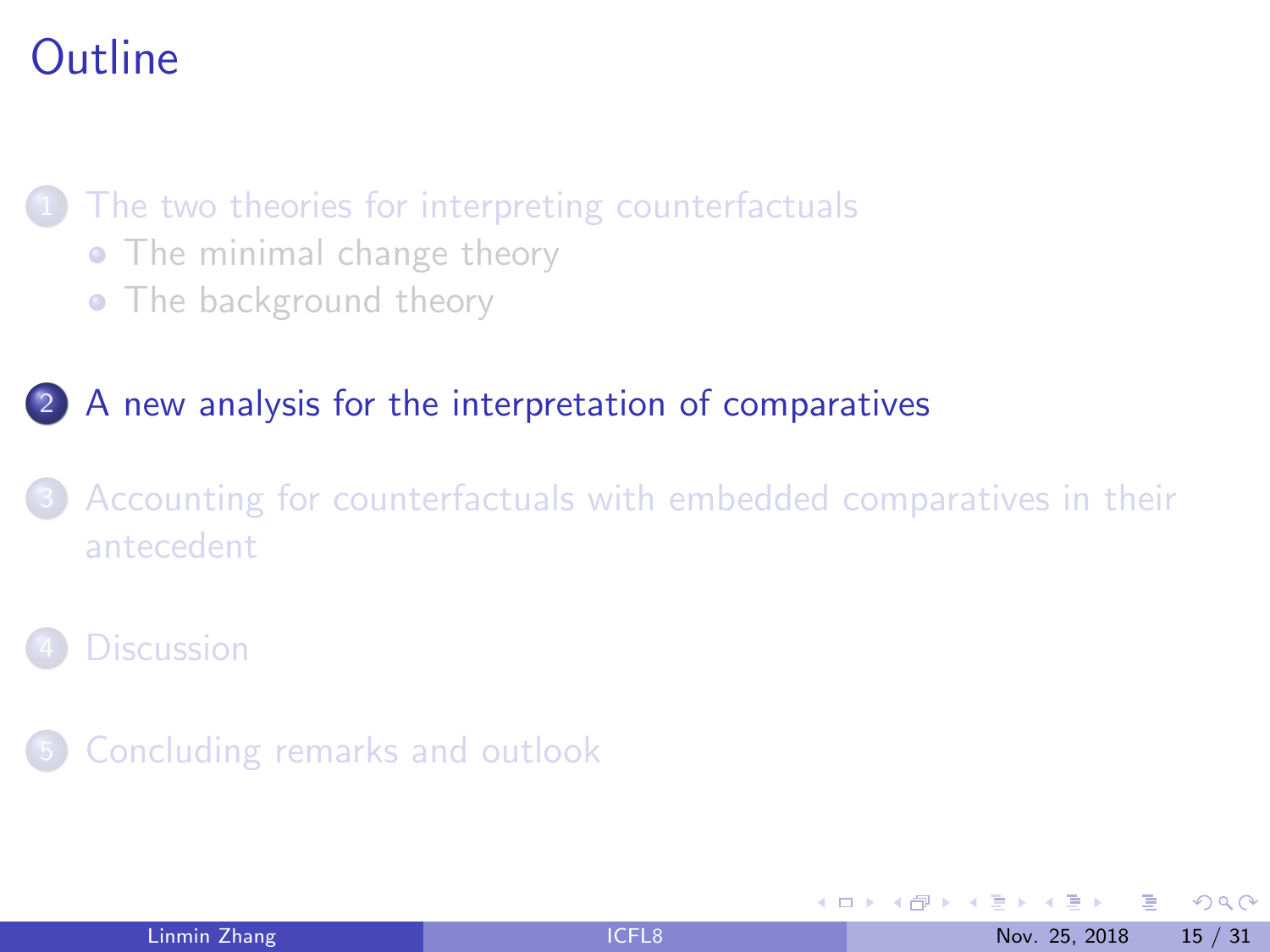<span id="page-22-0"></span>

Zhang [an](#page-21-0)[d L](#page-23-0)[in](#page-21-0)[g](#page-22-0)[\(2](#page-24-0)[0](#page-20-0)[1](#page-21-0)[8](#page-33-0)[\),](#page-34-0) [Z](#page-20-0)[h](#page-21-0)[a](#page-33-0)[n](#page-34-0)[g](#page-0-0)  $(2018)$  $(2018)$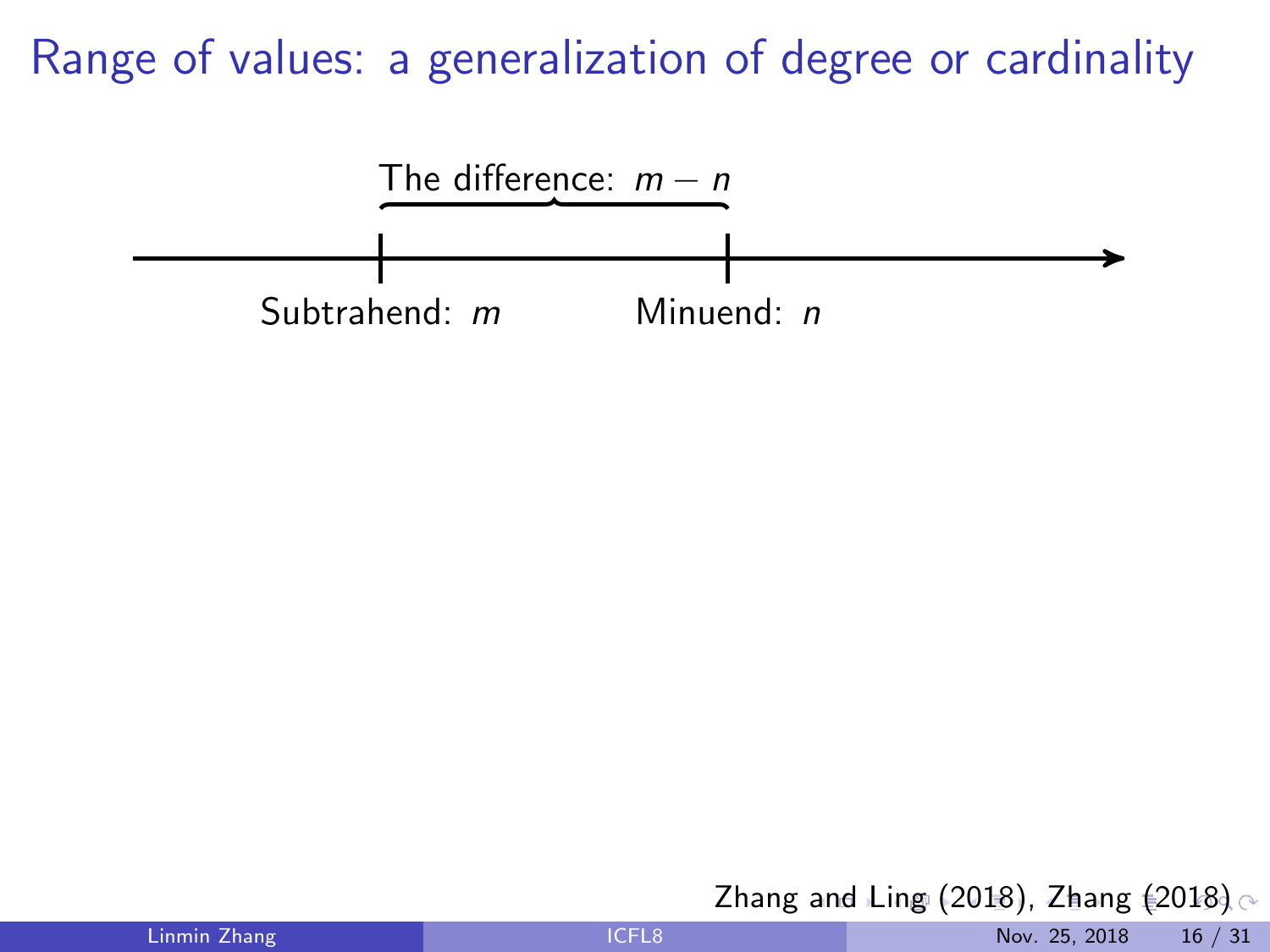<span id="page-23-0"></span>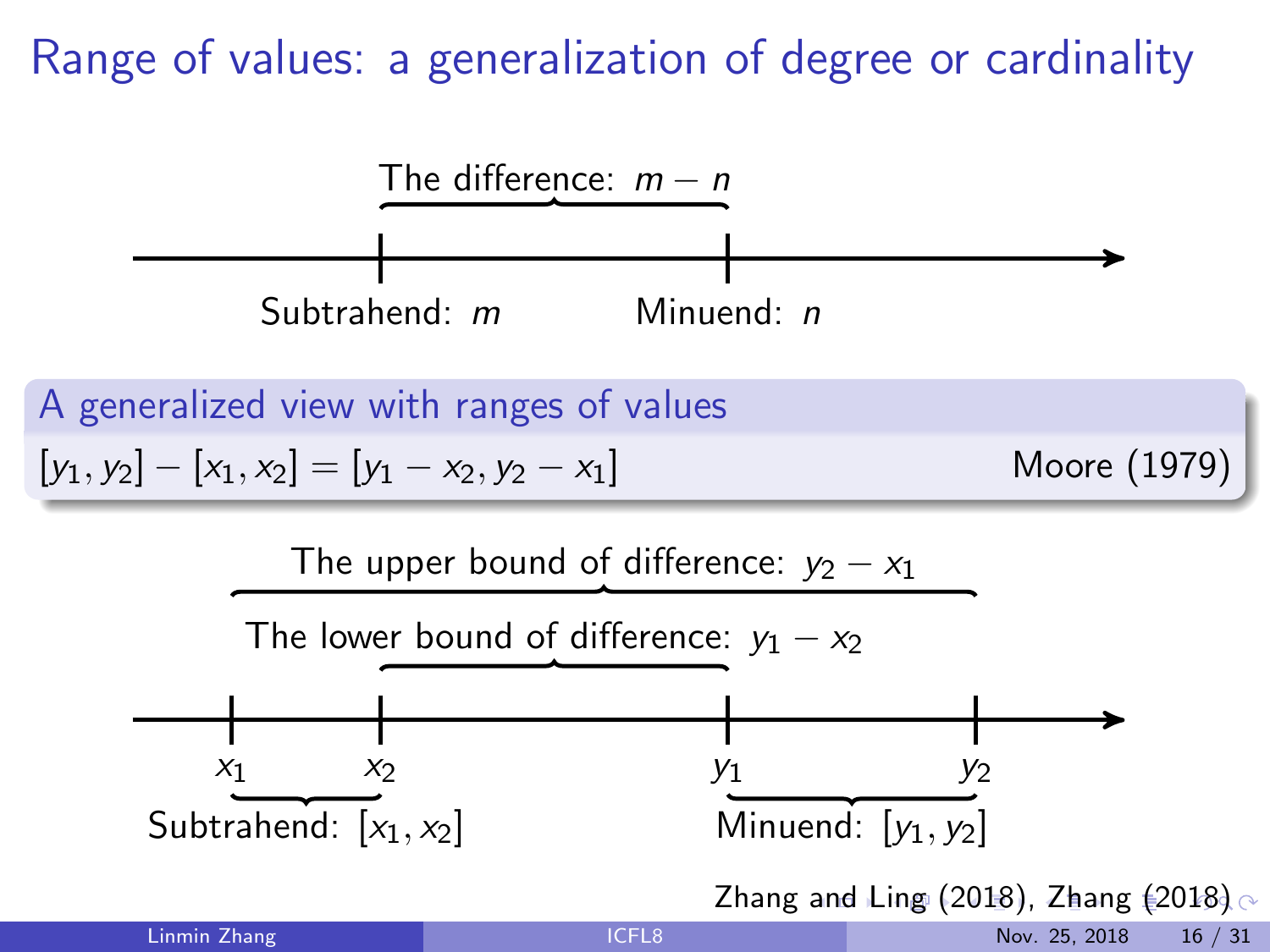- <span id="page-24-0"></span>(4) a. [[between 3 and  $5$ ] = [3, 5]
	- b.  $\text{[more than 3]} = (3, +\infty)$
	- c.  $[[(\text{fast})\text{-er}]] = (\text{actual-speed}, +\infty)$
	- d.  $\left[\text{less (fast)}\right] = (-\infty, \text{actual-speed})$

4 0 8

÷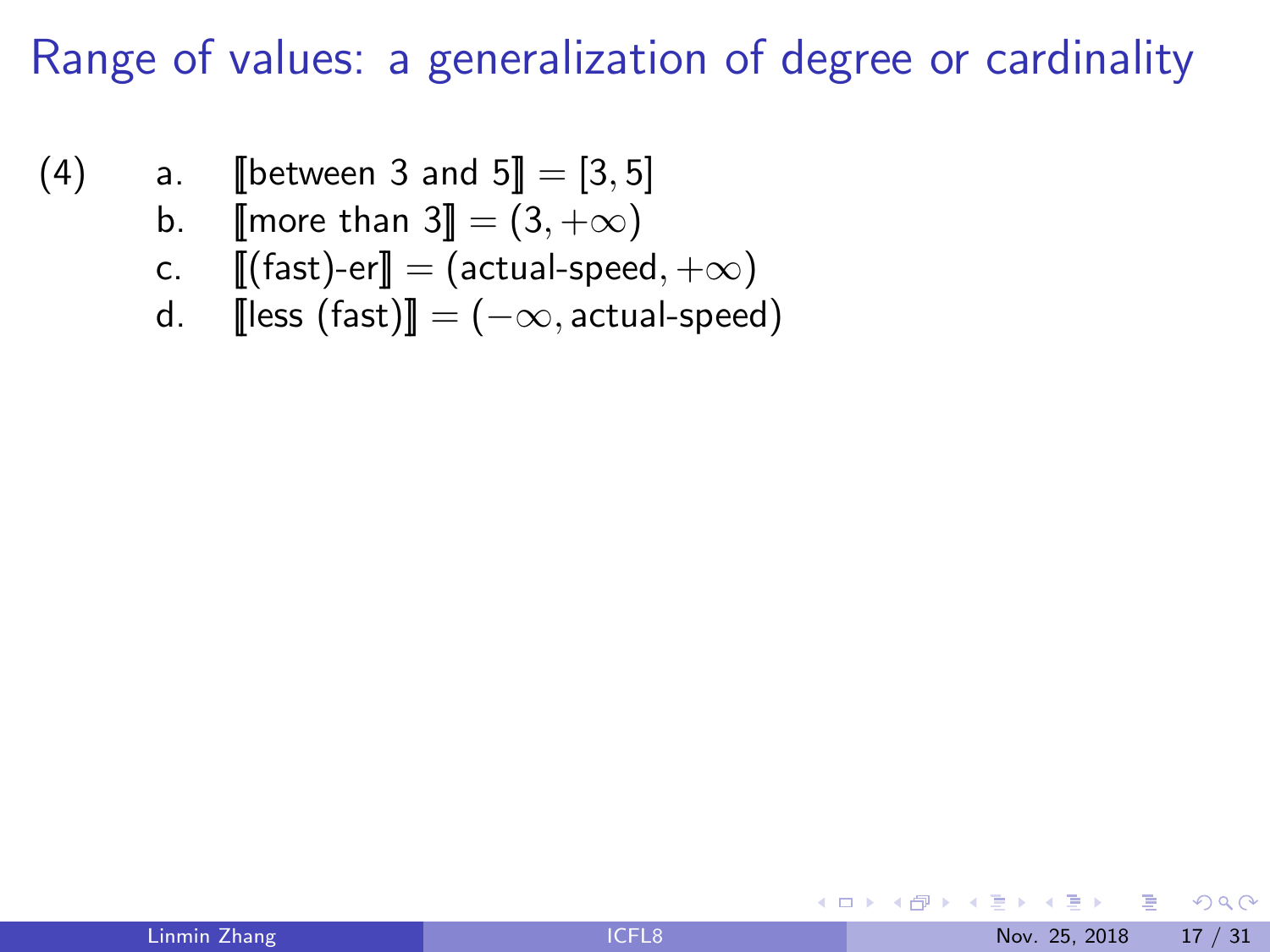- (4) a. [[between 3 and  $5$ ] = [3, 5]
	- b.  $\blacksquare$  more than  $3 \rightharpoonup = (3, +\infty)$
	- c.  $[[(\text{fast})\text{-er}]] = (\text{actual-speed}, +\infty)$
	- d. [ $\text{less (fast)}$ ] = ( $-\infty$ , actual-speed)

What are these ranges of values?

These intervals (i.e., convex sets of degrees) are considered not-very-precise definite descriptions of values.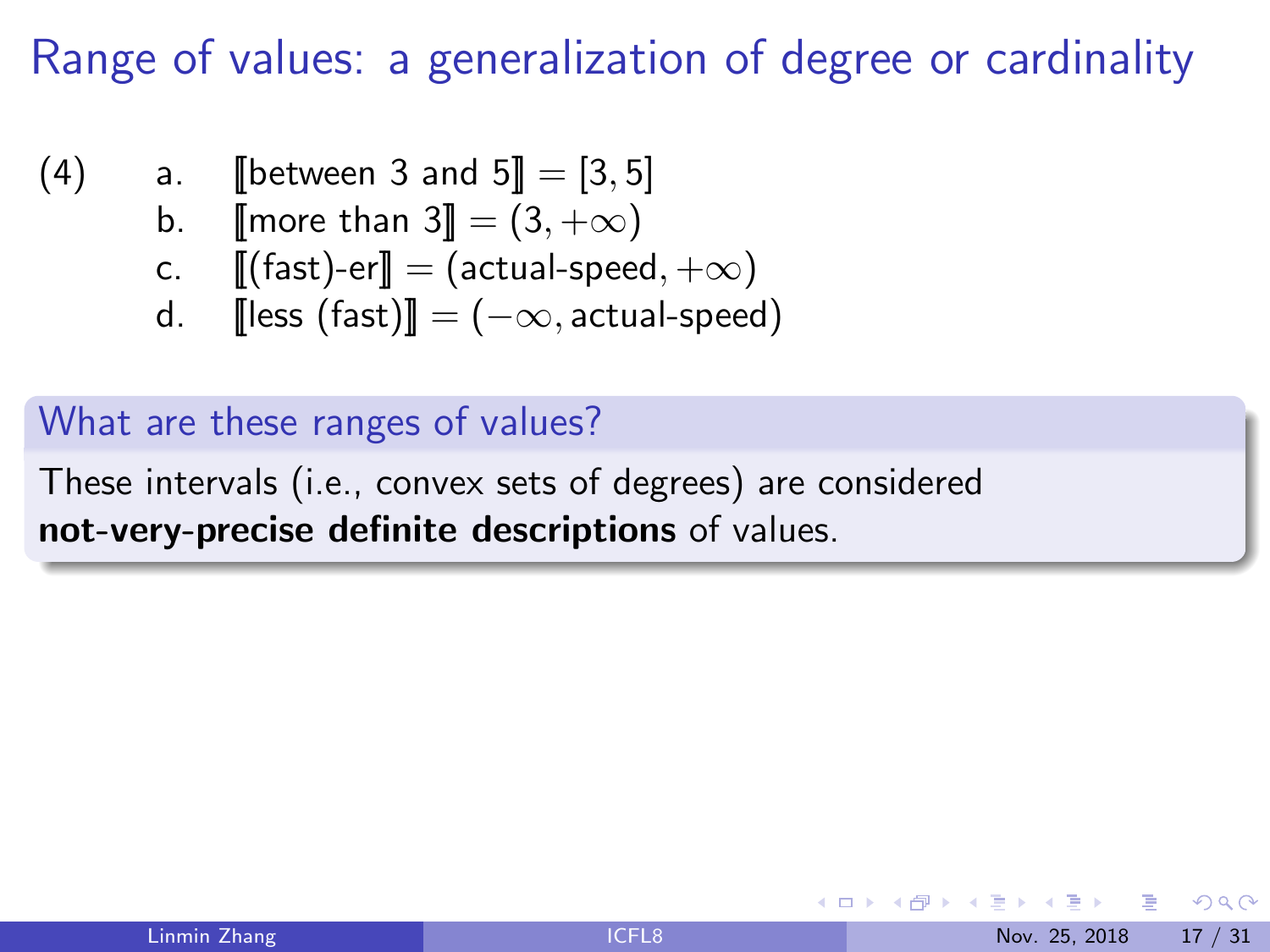- (4) a. [[between 3 and  $5$ ] = [3, 5]
	- b.  $\lbrack \lbrack$  more than 3 $\rbrack \rbrack = (3, +\infty)$
	- c.  $[[(\text{fast})\text{-er}]] = (\text{actual-speed}, +\infty)$
	- d. [ $\text{less (fast)}$ ] = ( $-\infty$ , actual-speed)

#### What are these ranges of values?

These intervals (i.e., convex sets of degrees) are considered not-very-precise definite descriptions of values.

- (5) a. Mary is taller than every boy is. height(M)  $-[height(shortest boy), height(tallet boy)] = (0, +\infty)$ 
	- b. 27 minus 35 is -8. The value of 27  $-$  the value of 35  $=$  the value of -8.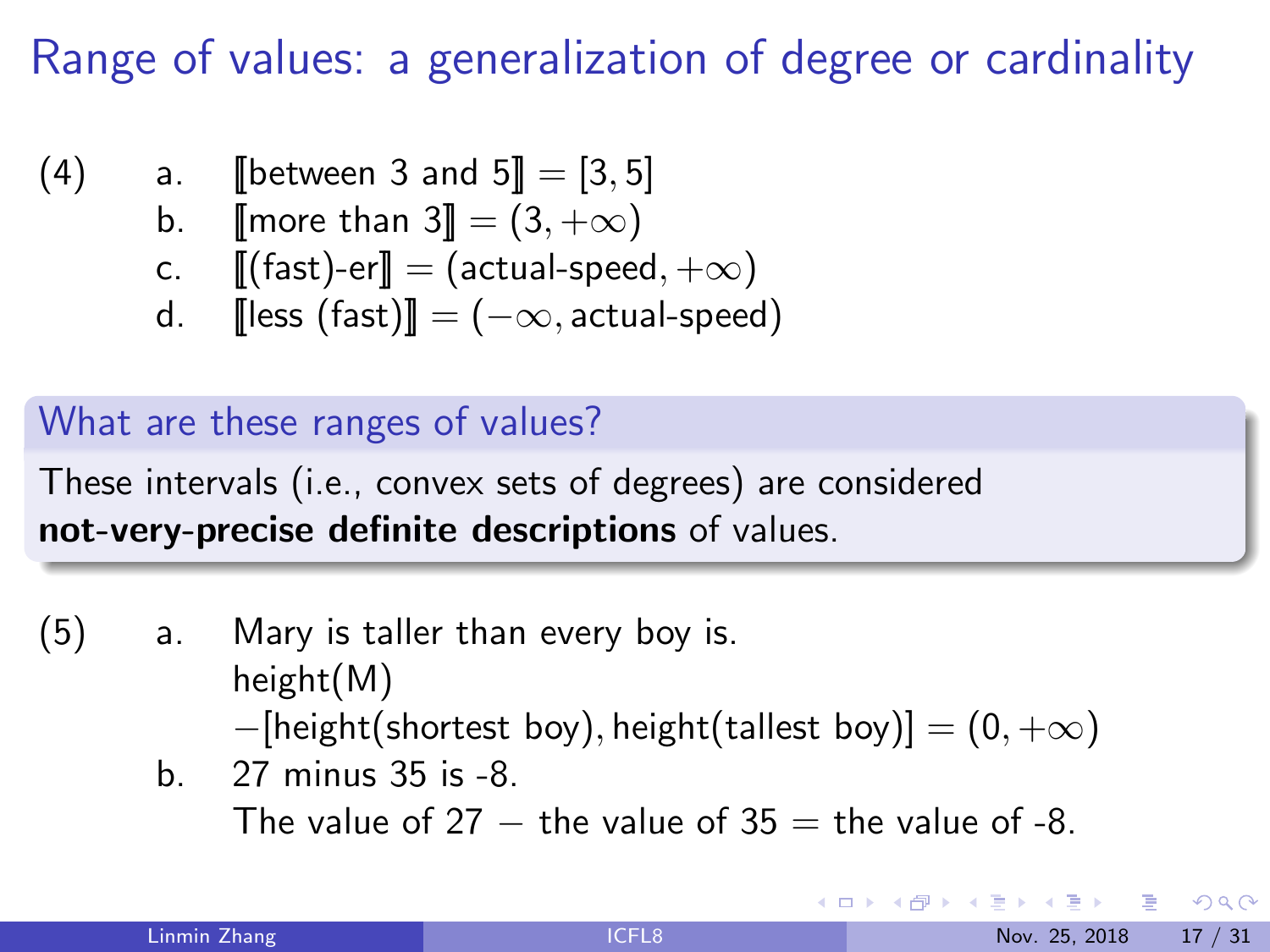| (6) | How many students came? |                                             |              |  |  |  |  |
|-----|-------------------------|---------------------------------------------|--------------|--|--|--|--|
|     | a <sub>1</sub>          | 27 students came.                           | More precise |  |  |  |  |
|     | b.                      | Between 20 and 30 students came.            | Less precise |  |  |  |  |
| (7) | How tall is Mary?       |                                             |              |  |  |  |  |
|     | a.                      | Mary is 5 feet 3 inches tall.               | More precise |  |  |  |  |
|     | b.                      | Mary is between 5 feet and 5 feet 5 inches. | Less precise |  |  |  |  |
| (8) | What did Mary eat?      |                                             |              |  |  |  |  |
|     | a.                      | Mary ate an orange.                         | More precise |  |  |  |  |
|     | b.                      | Mary ate a piece of fruit.                  | Less precise |  |  |  |  |

4 日下

目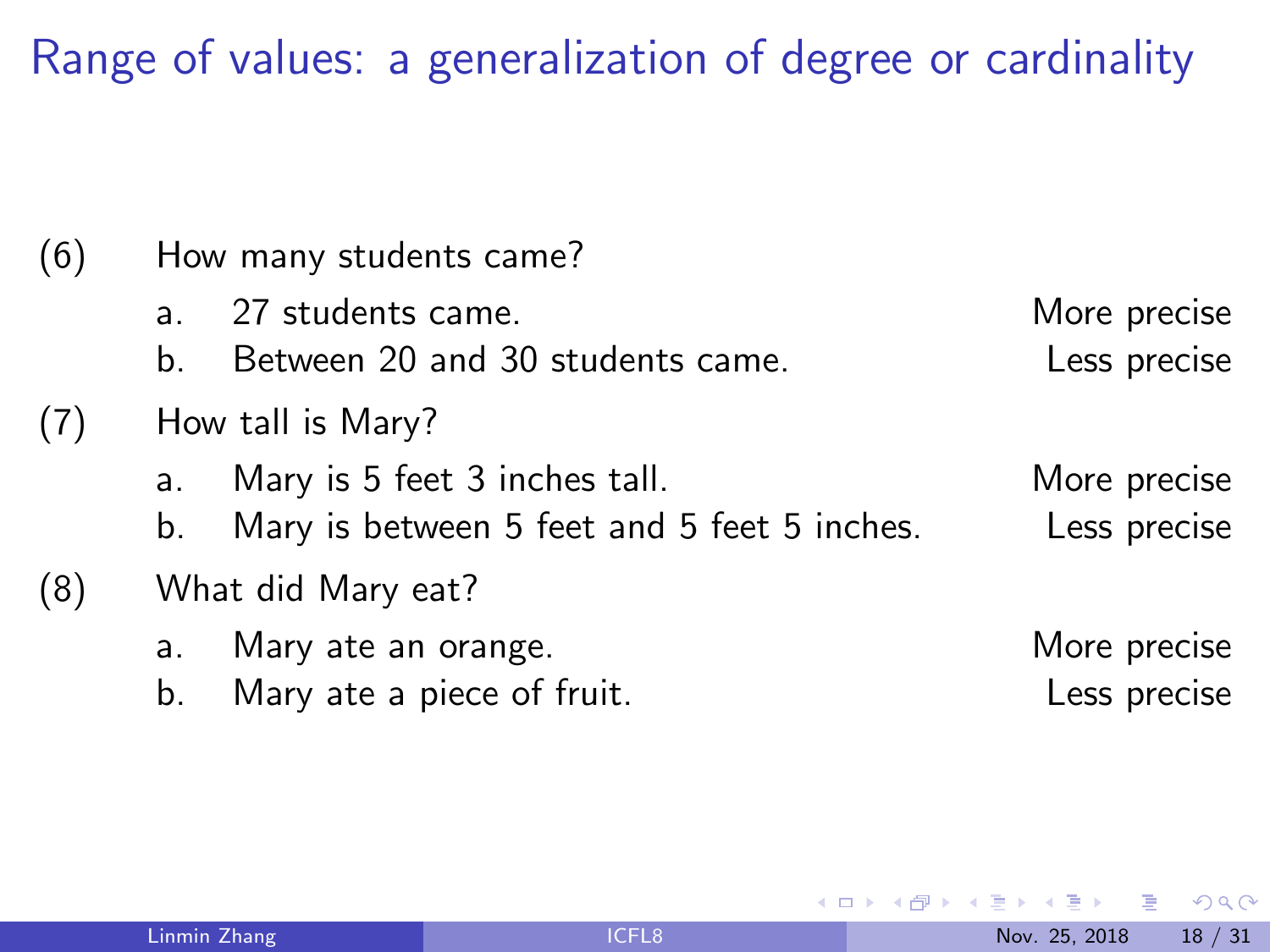(9) Between 20 and 30 boys came.  $\neq$  20 boys came  $\vee$  21 boys came  $\vee \dots \vee$  30 boys came  $\neq$  exactly 20 boys came  $\vee \dots \vee$  exactly 30 boys came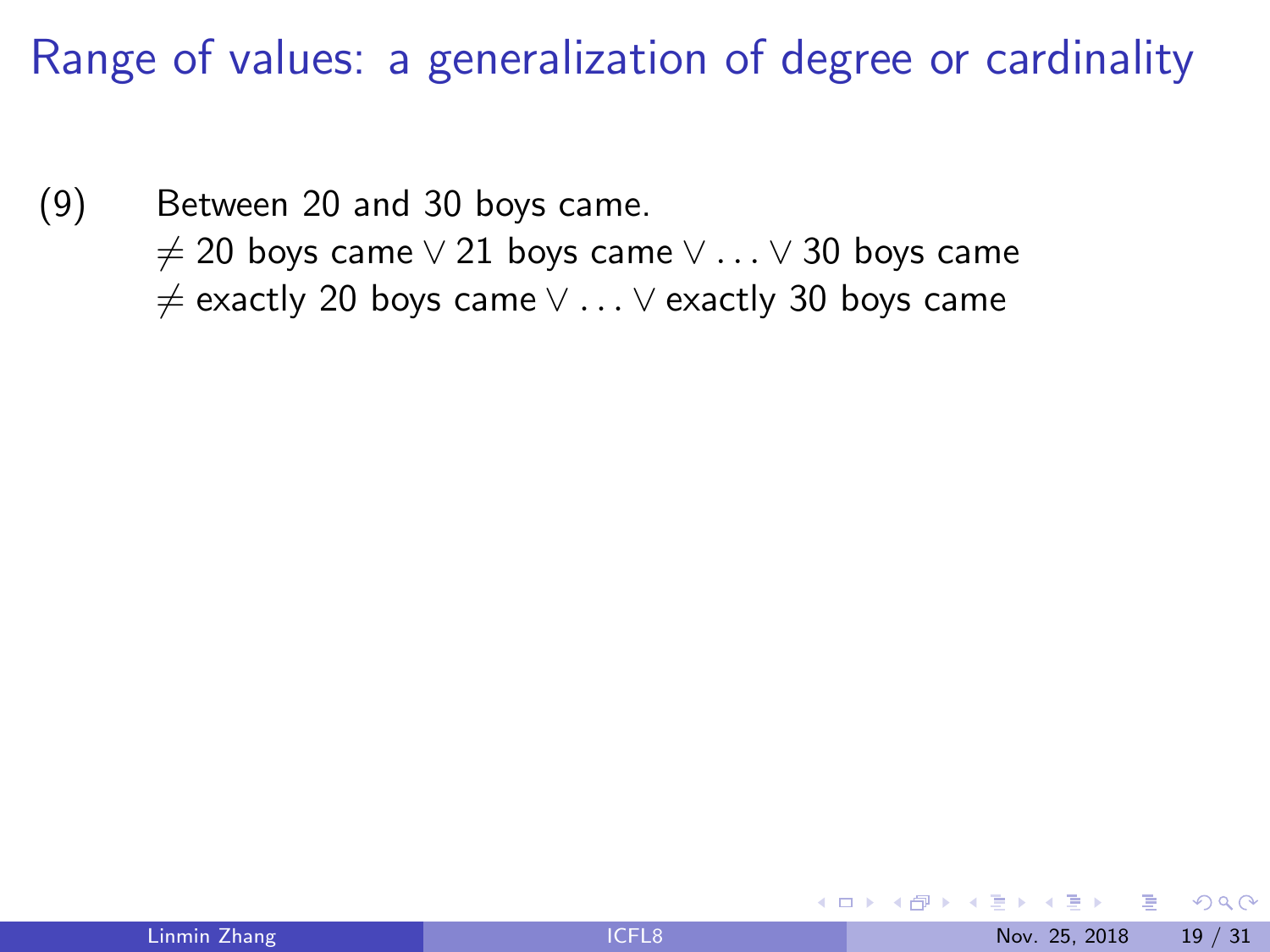- (9) Between 20 and 30 boys came.  $\neq$  20 boys came  $\vee$  21 boys came  $\vee \dots \vee$  30 boys came 6= exactly 20 boys came ∨ . . . ∨ exactly 30 boys came
	- This sentence means that for the **maximal** plural event that is a sum of boy<sub>atom</sub>-coming events, the cardinality of this total number of atomic boys is between 20 and 30 (see Brasoveanu 2013).

つへへ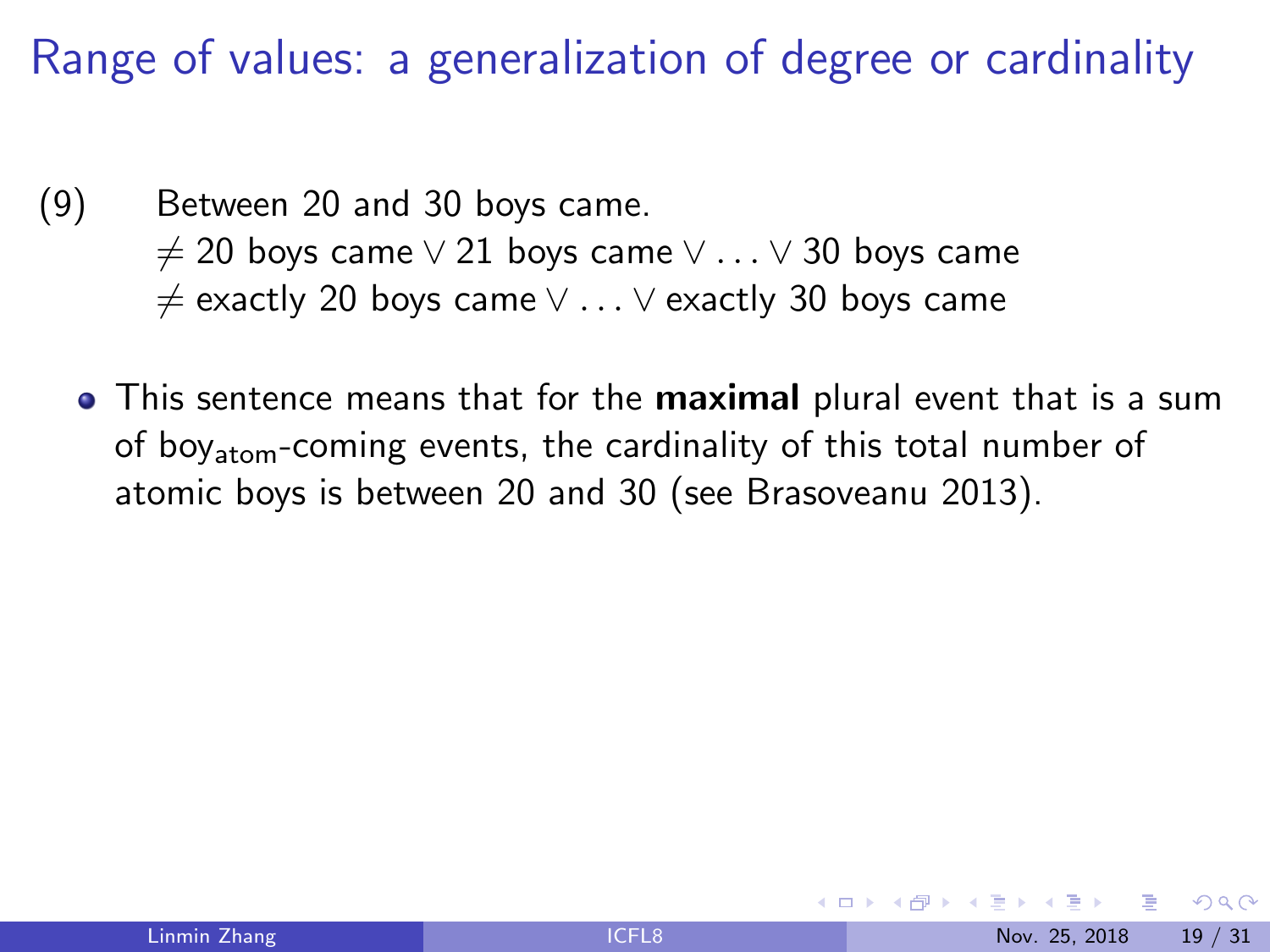- (9) Between 20 and 30 boys came.  $\neq$  20 boys came  $\vee$  21 boys came  $\vee \ldots \vee$  30 boys came  $\neq$  exactly 20 boys came  $\vee \dots \vee$  exactly 30 boys came
	- This sentence means that for the **maximal** plural event that is a sum of boy<sub>atom</sub>-coming events, the cardinality of this total number of atomic boys is between 20 and 30 (see Brasoveanu 2013).
- (10) Maximality effects (Szabolcsi 1997, de Swart 1999, Krifka 1999, Umbach 2005)
	- a. Exactly 10 boys came.  $#$  Some other boys came, too.
	- b. Between 5 and 10 boys came.  $#$  Some other boys came, too.
	- c. More than 30 boys came.  $#$  Some other boys came, too.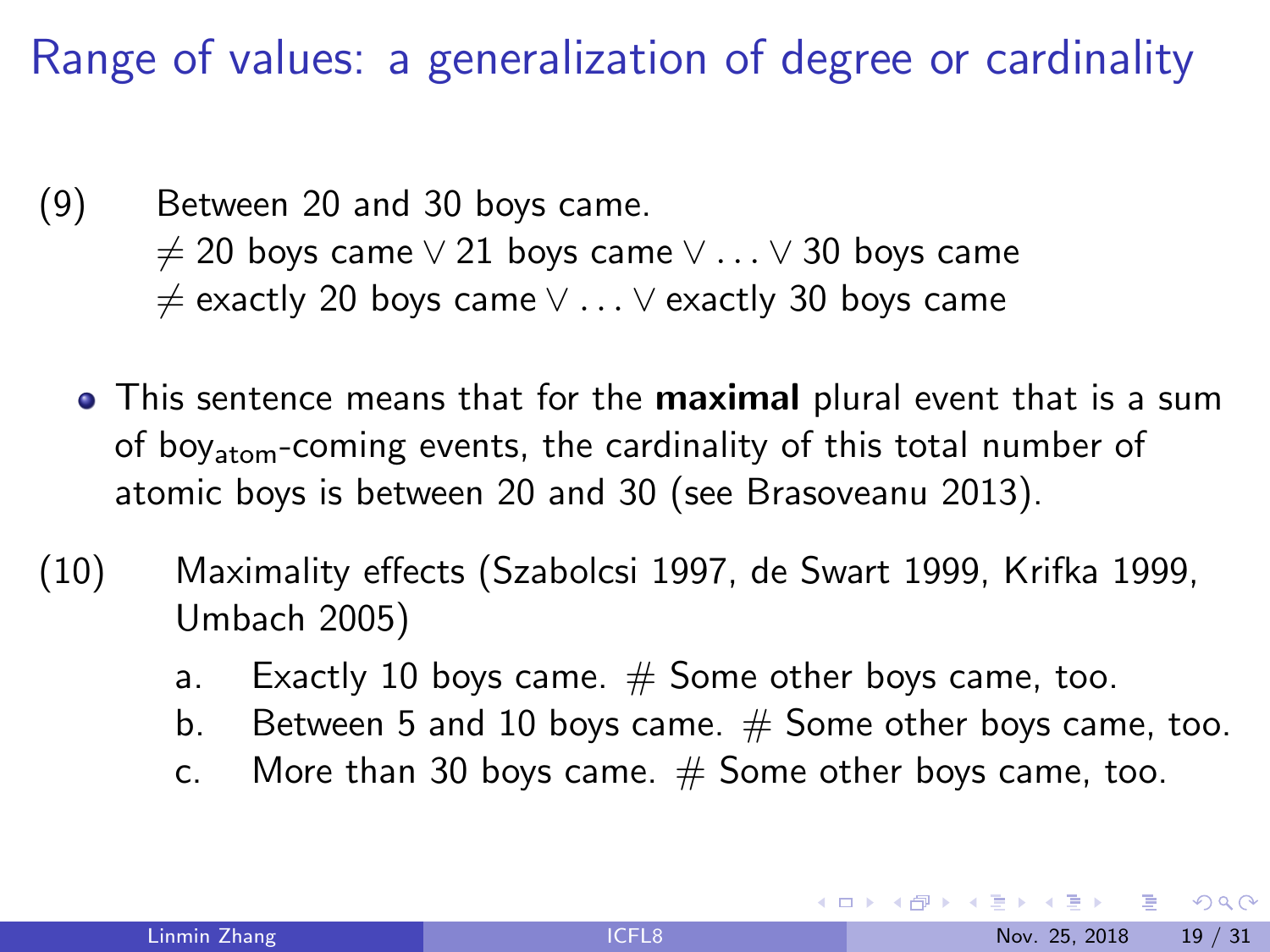• The notion of maximality should be cashed out in terms of informativity, rather than in terms of the size of the plural individual / events (von Fintel et al. 2005/2012, Schlenker 2012).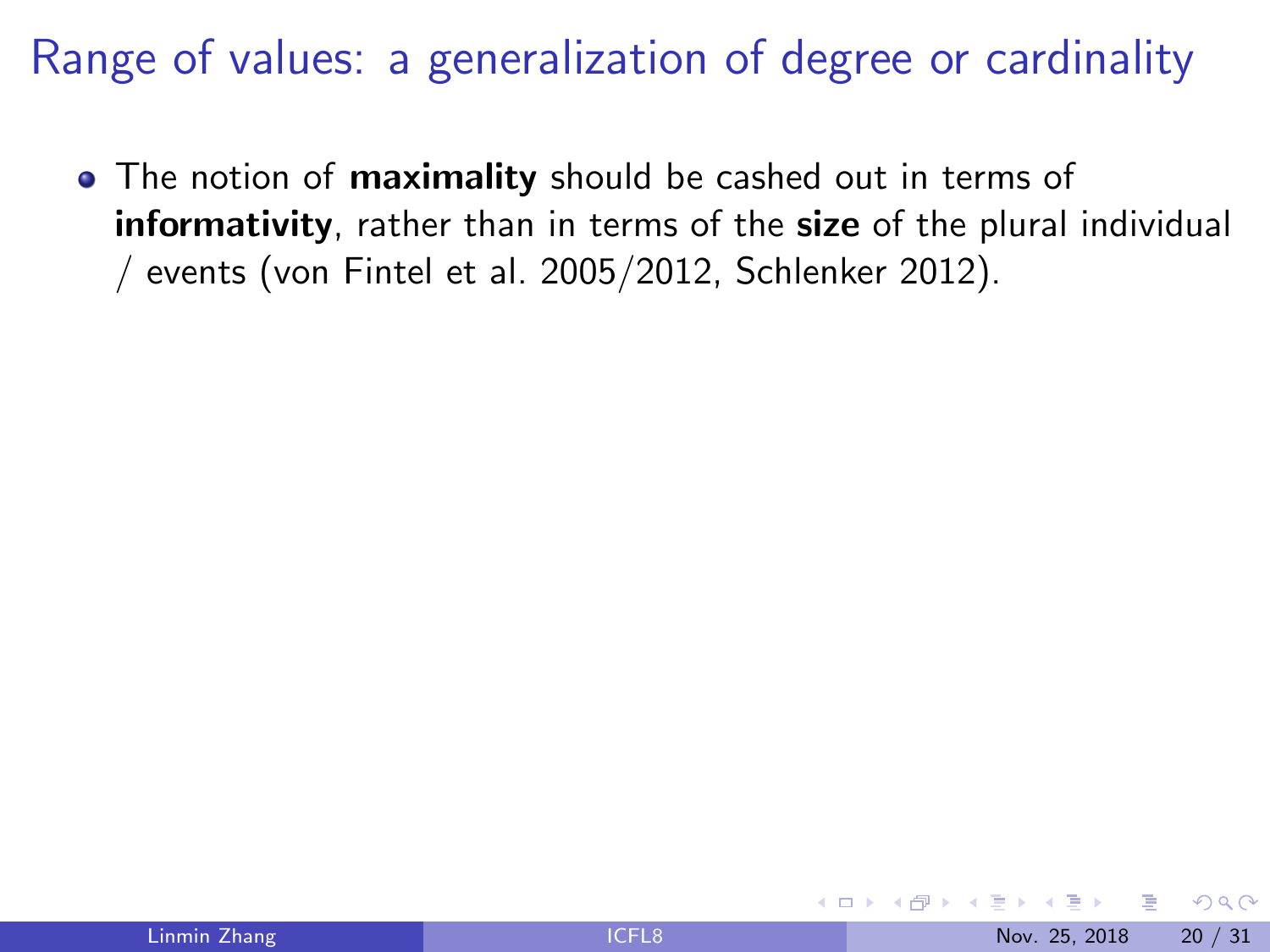- The notion of **maximality** should be cashed out in terms of informativity, rather than in terms of the size of the plural individual / events (von Fintel et al. 2005/2012, Schlenker 2012).
- (11) a. Mary is taller than every boy is. The difference:  $(0, +\infty)$ The height of Mary: (tallest boy,  $+\infty$ )
	- b. Mary is between 2 and 5 inches taller than every boy is. The difference:  $[2'', 5'']$ The height of Mary: (tallest boy  $+ 2''$ , shortest boy  $+ 5''$ )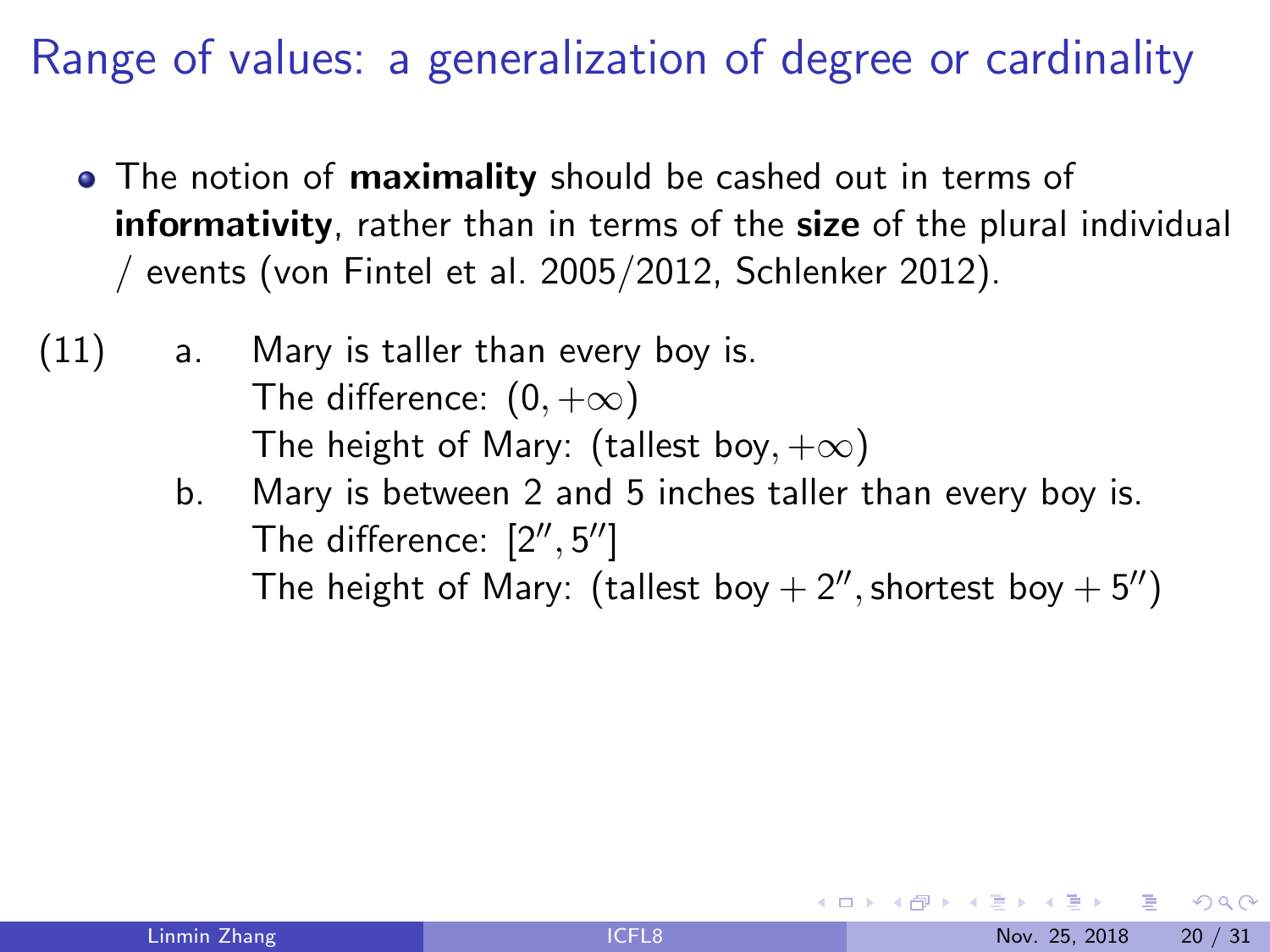- <span id="page-33-0"></span>• The notion of **maximality** should be cashed out in terms of informativity, rather than in terms of the size of the plural individual / events (von Fintel et al. 2005/2012, Schlenker 2012).
- (11) a. Mary is taller than every boy is. The difference:  $(0, +\infty)$ The height of Mary: (tallest boy,  $+\infty$ )
	- b. Mary is between 2 and 5 inches taller than every boy is. The difference:  $[2'', 5'']$ The height of Mary: (tallest boy  $+ 2''$ , shortest boy  $+ 5''$ )

#### Upshot

Comparatives denote a relation among three definite description of degree-relation values, which all convey maximal informativity.

 $QQ$ 

イロト イ押 トイヨト イヨ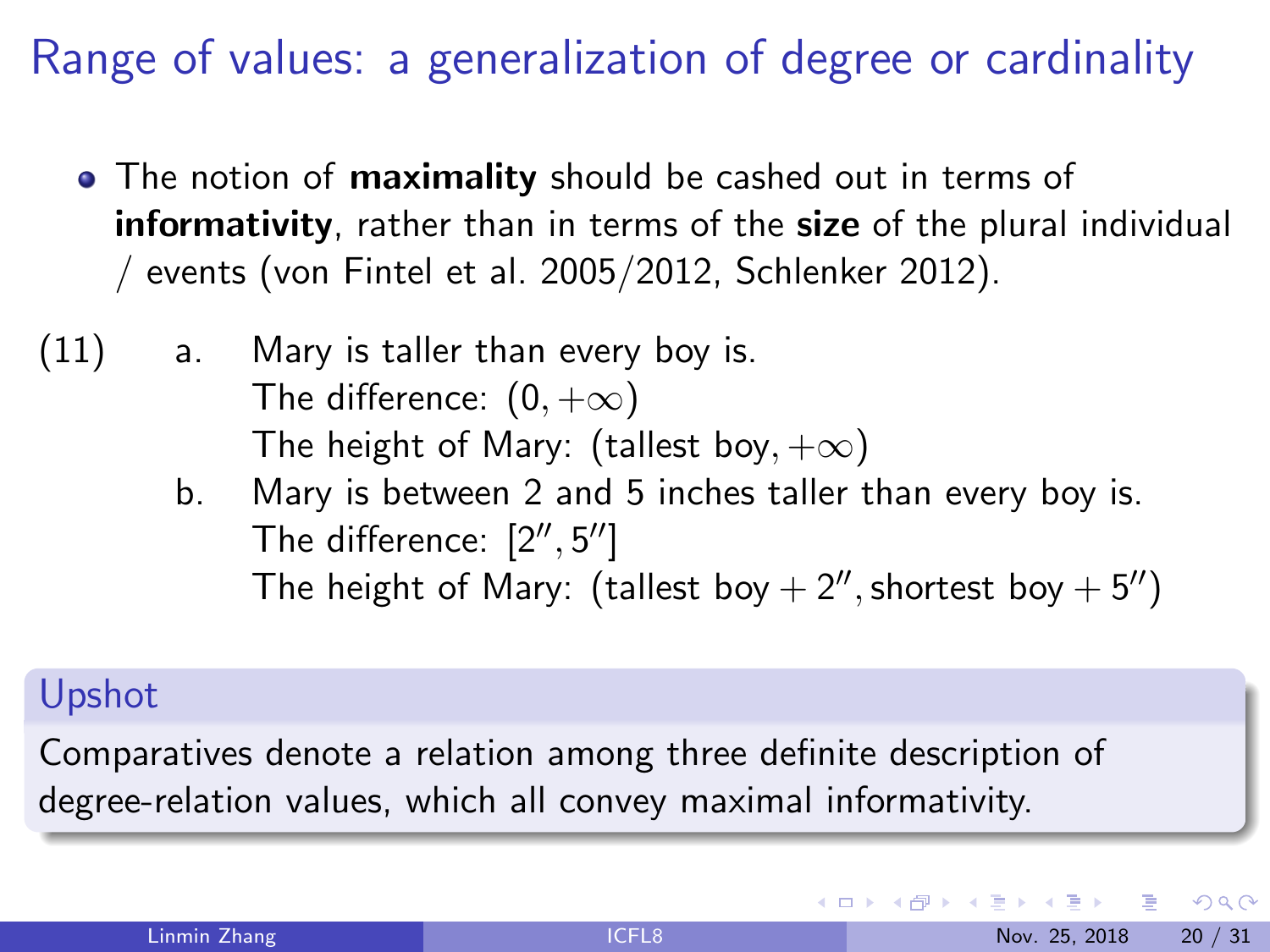## <span id="page-34-0"></span>**Outline**

[The two theories for interpreting counterfactuals](#page-7-0)

- [The minimal change theory](#page-8-0)
- [The background theory](#page-12-0)

2 [A new analysis for the interpretation of comparatives](#page-21-0)

#### 3 [Accounting for counterfactuals with embedded comparatives in their](#page-34-0) [antecedent](#page-34-0)

5 [Concluding remarks and outlook](#page-43-0)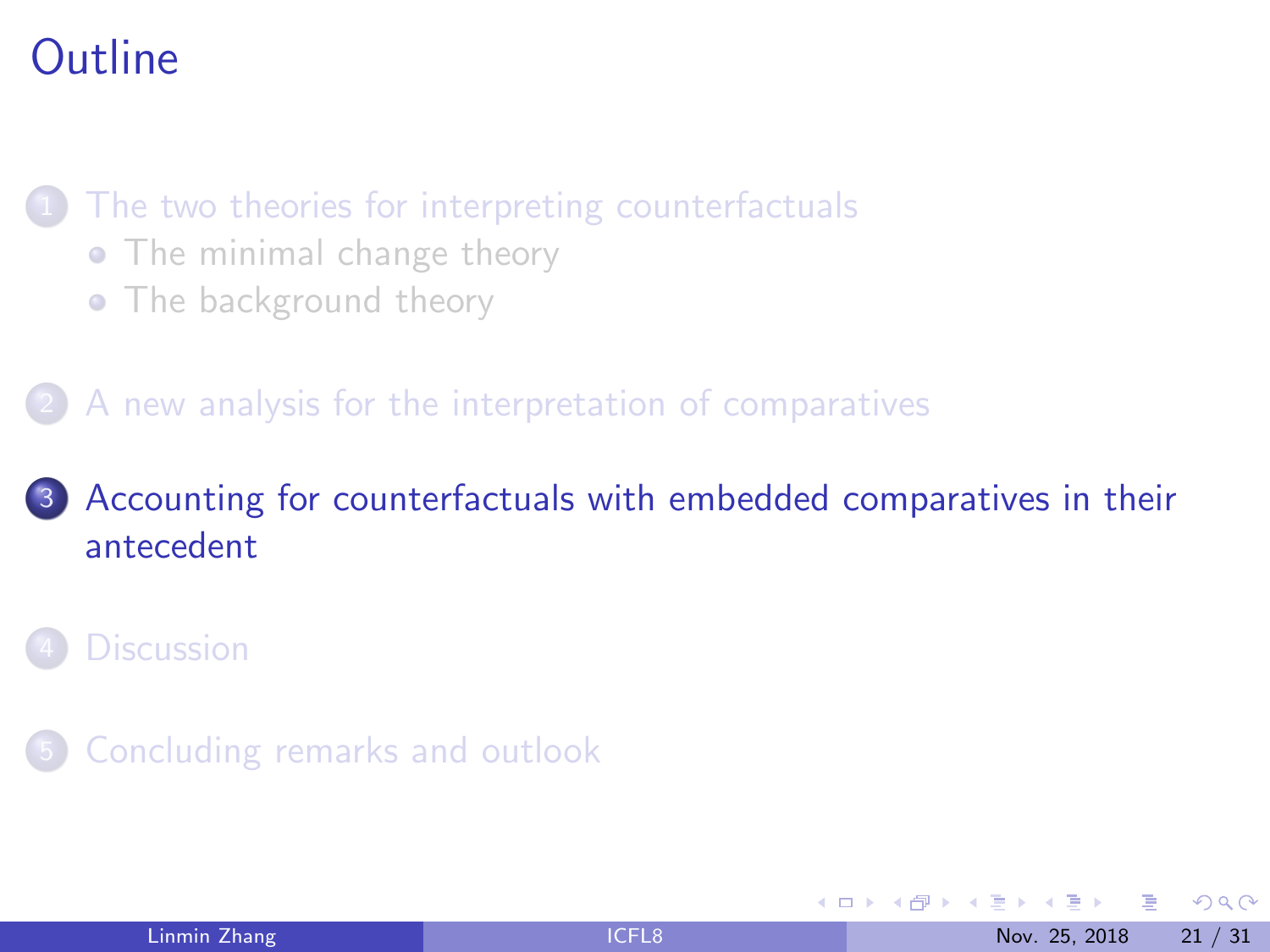## A post-suppositional evaluation for definite degrees or cardinalities

#### (12) Brasoveanu (2013)

- a.  $\left[\right]$  [exactly 3 dogs ran] = for the **totality** of dogs that ran, the cardinality is equal to 3.
- b. **I** between 3 and 5 dogs ran  $\mathbf{r} =$  for the **totality** of dogs that ran, the cardinality is between 3 and 5.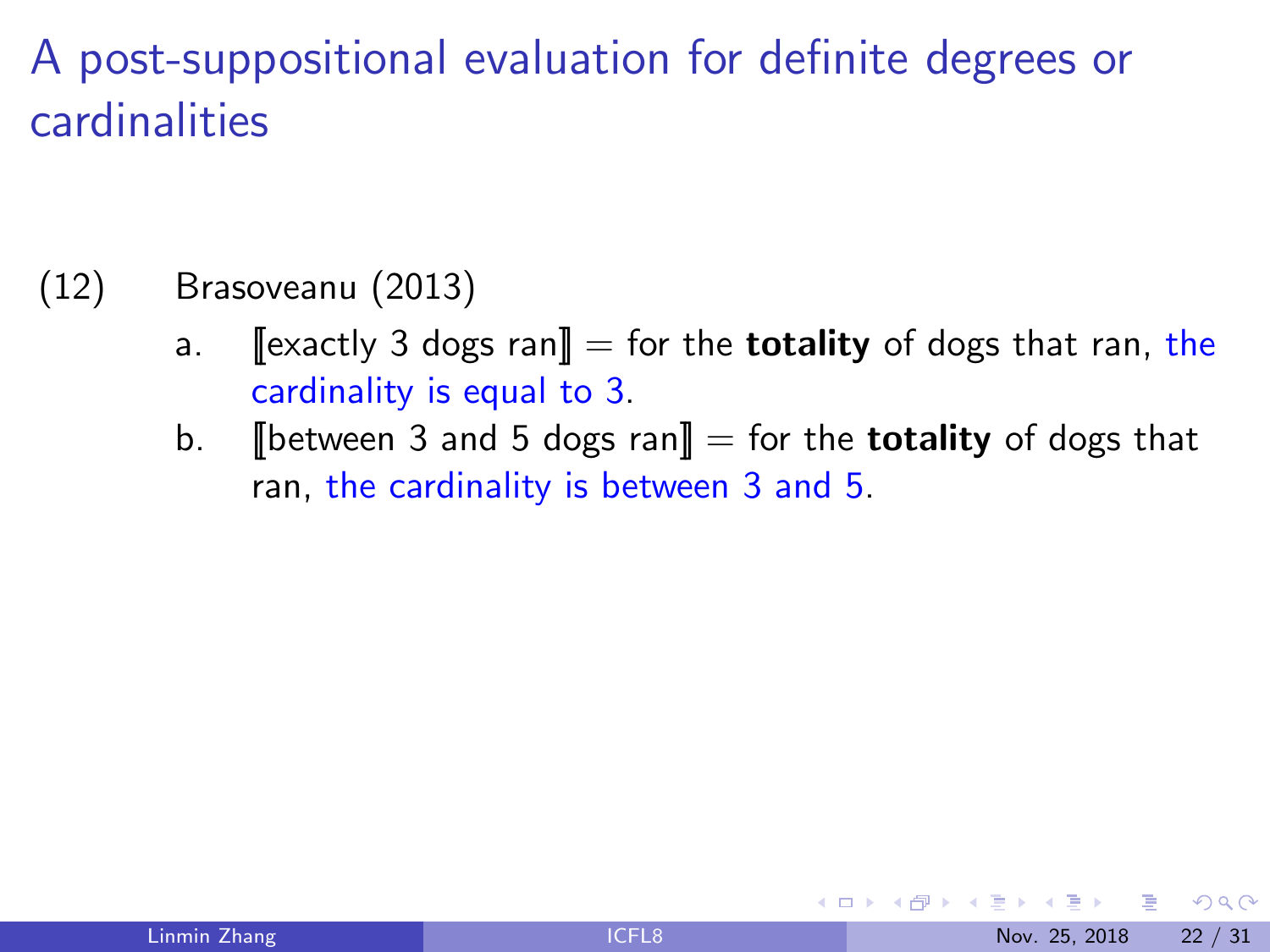## <span id="page-36-0"></span>A post-suppositional evaluation for definite degrees or cardinalities

#### (12) Brasoveanu (2013)

- a.  $\left[\right]$  [exactly 3 dogs ran] = for the **totality** of dogs that ran, the cardinality is equal to 3.
- b. **I** between 3 and 5 dogs ran  $\mathbf{r} = \mathbf{r}$  for the **totality** of dogs that ran, the cardinality is between 3 and 5.
- (1) Ali would have placed third and won the sneakers if he had been less fast.

 $[[(1)]] =$  Ali would have placed third and won the sneakers if his speed had fall into a **definite interval** /,

and  $I-$  his actual speed  $\subseteq (-\infty,0)$ .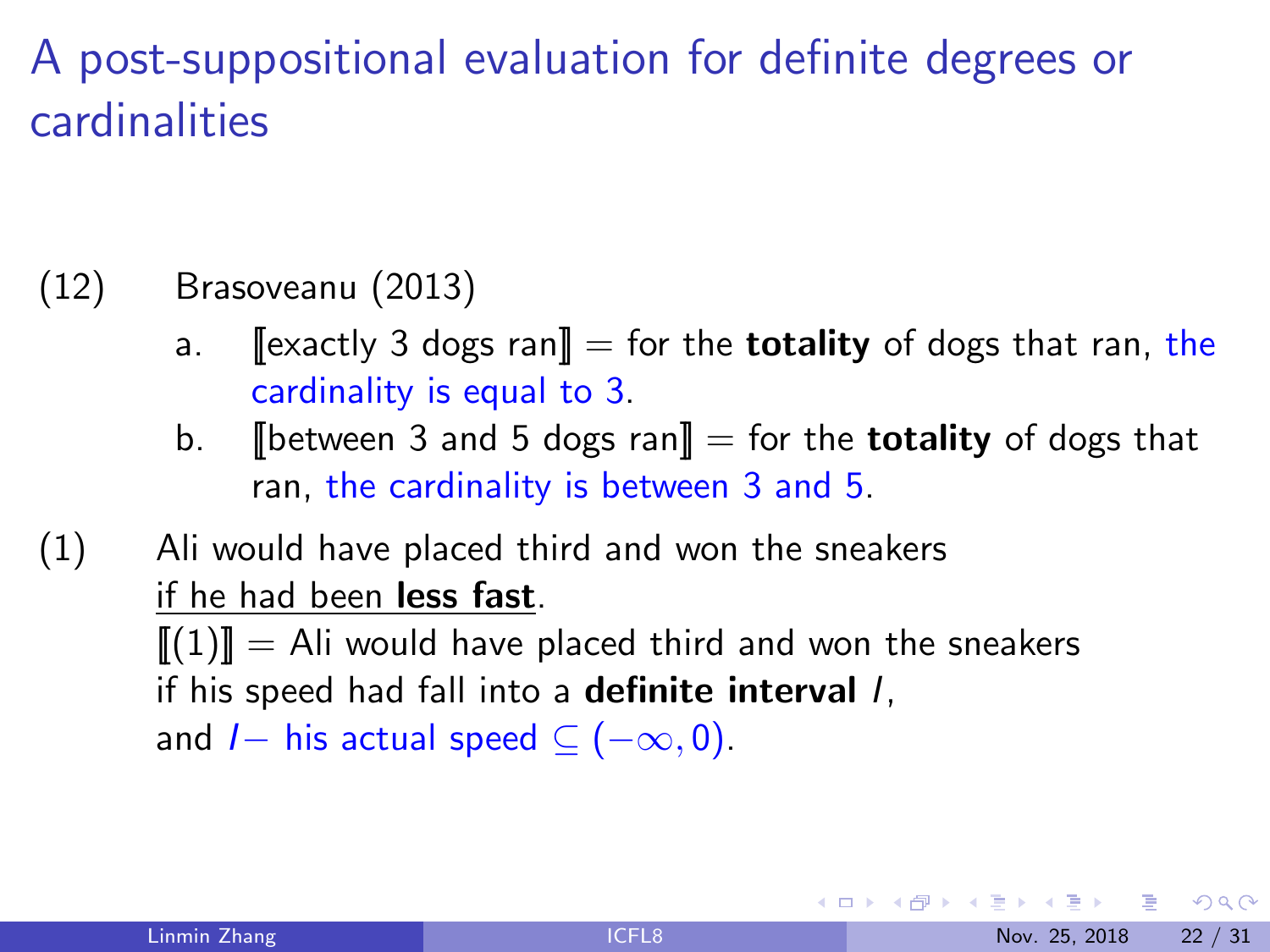## <span id="page-37-0"></span>**Outline**

[The two theories for interpreting counterfactuals](#page-7-0)

- [The minimal change theory](#page-8-0)
- [The background theory](#page-12-0)

2 [A new analysis for the interpretation of comparatives](#page-21-0)

[Accounting for counterfactuals with embedded comparatives in their](#page-34-0) [antecedent](#page-34-0)

#### **[Discussion](#page-37-0)**

5 [Concluding remarks and outlook](#page-43-0)

| Linmin Zhang |  |  |
|--------------|--|--|
|              |  |  |

4 0 8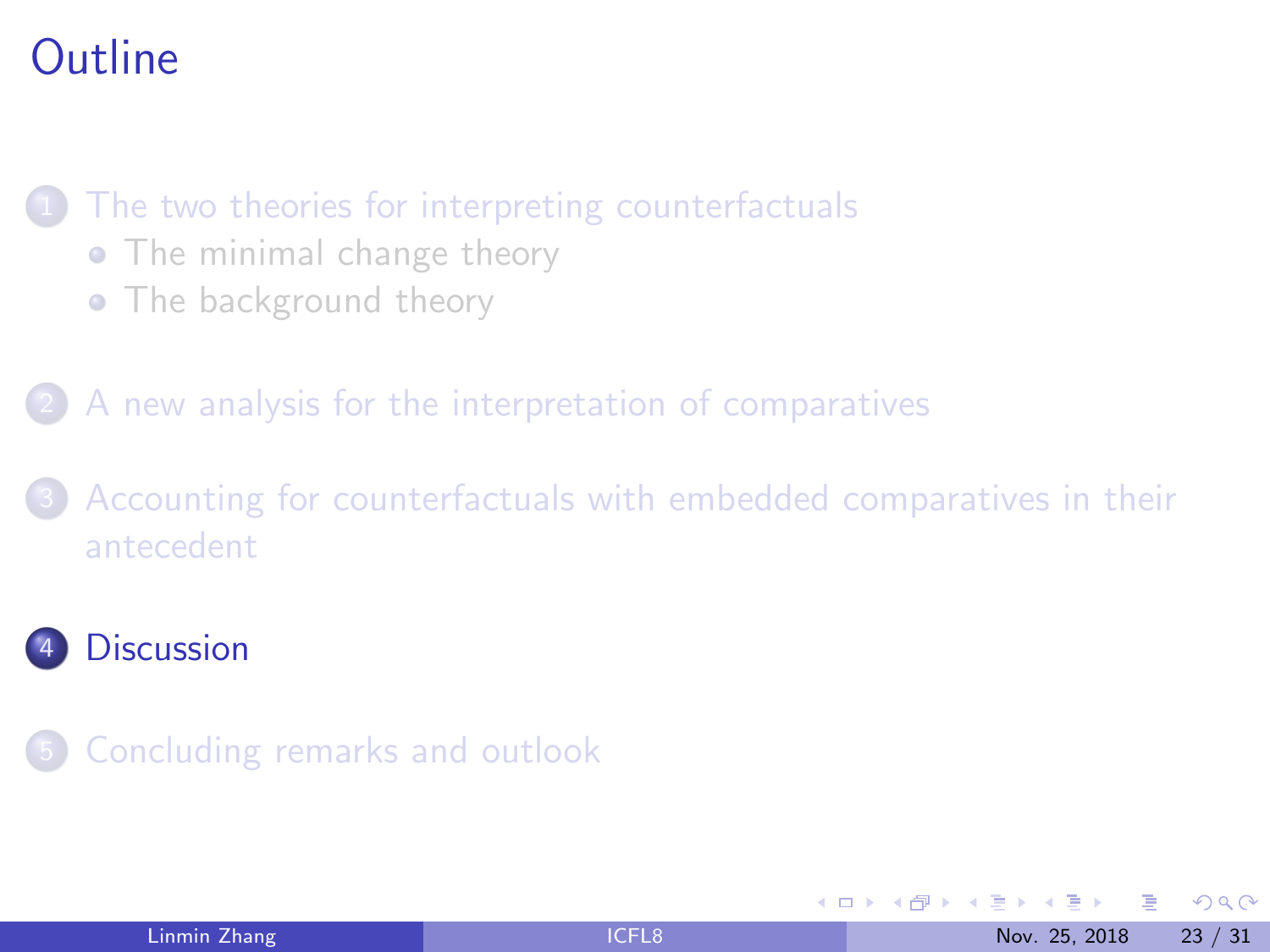#### Generalization

(13) If I hadn't bet on Slowpoke, I'd have won. The negation [a certain definite fact  $\delta > 1$  have won]  $\wedge$  $\delta \subset I$  hadn't bet on Slowpoke]  $(14)$  If I had bet on a different horse, I'd have won. indefinite [a certain definite fact  $\delta > 1$  have won]  $\wedge$  $\delta \subset I$  had bet on a different horse]

4 0 8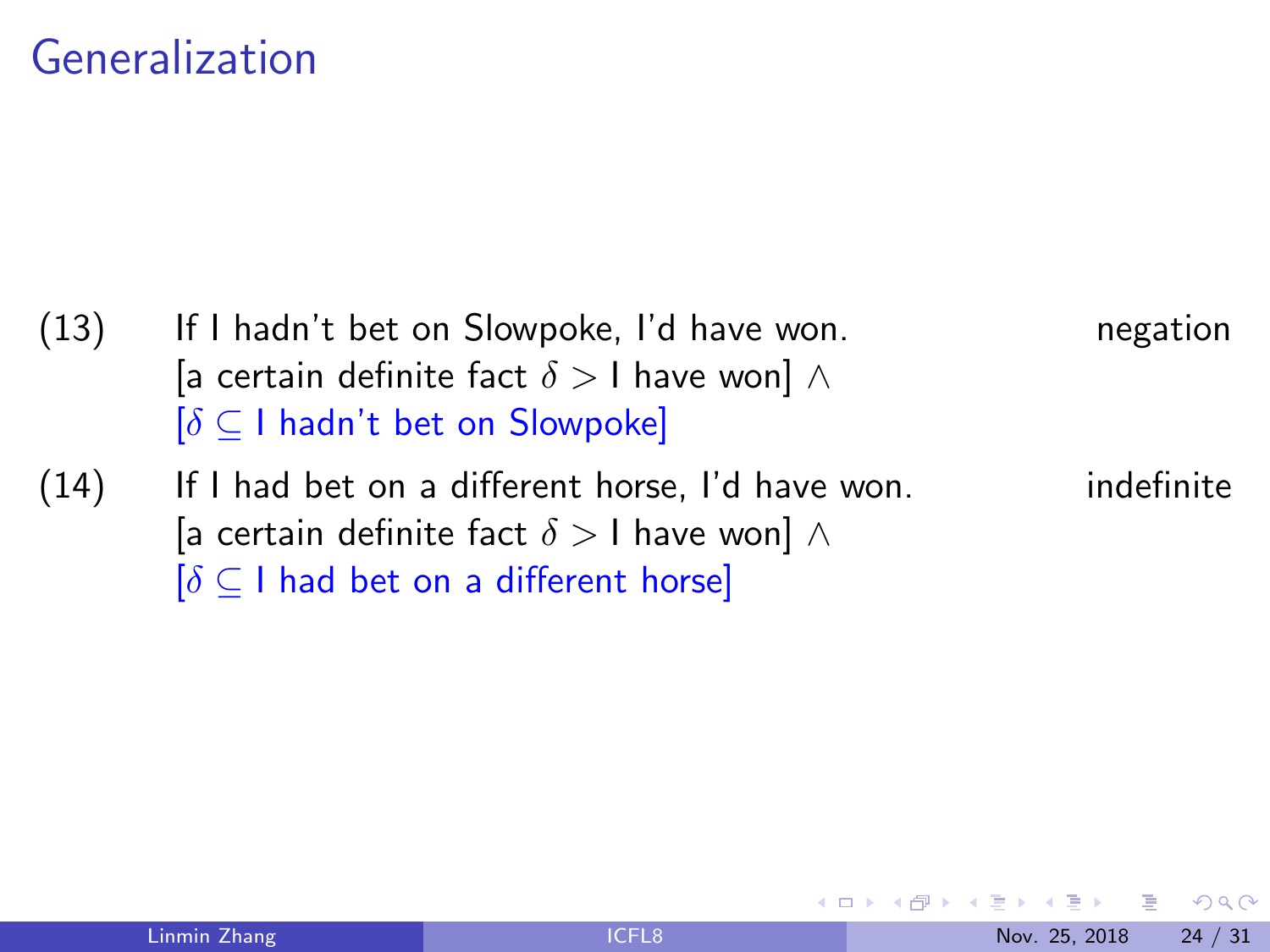#### <span id="page-39-0"></span>Generalization

- (15) If I had eaten a piece of fruit, I'd have eaten an orange. [a certain definite fact  $\delta > 1$  have eaten an orange]  $\wedge$  $[\delta \subseteq I]$  had eaten a piece of fruit
- (16) If it were raining or snowing in Santa Fe, it would be raining. [a certain definite fact  $\delta >$  it would be raining in Sante Fe]  $\wedge$  $[\delta \subset$  it was somehow a non-sunny weather in Santa Fe]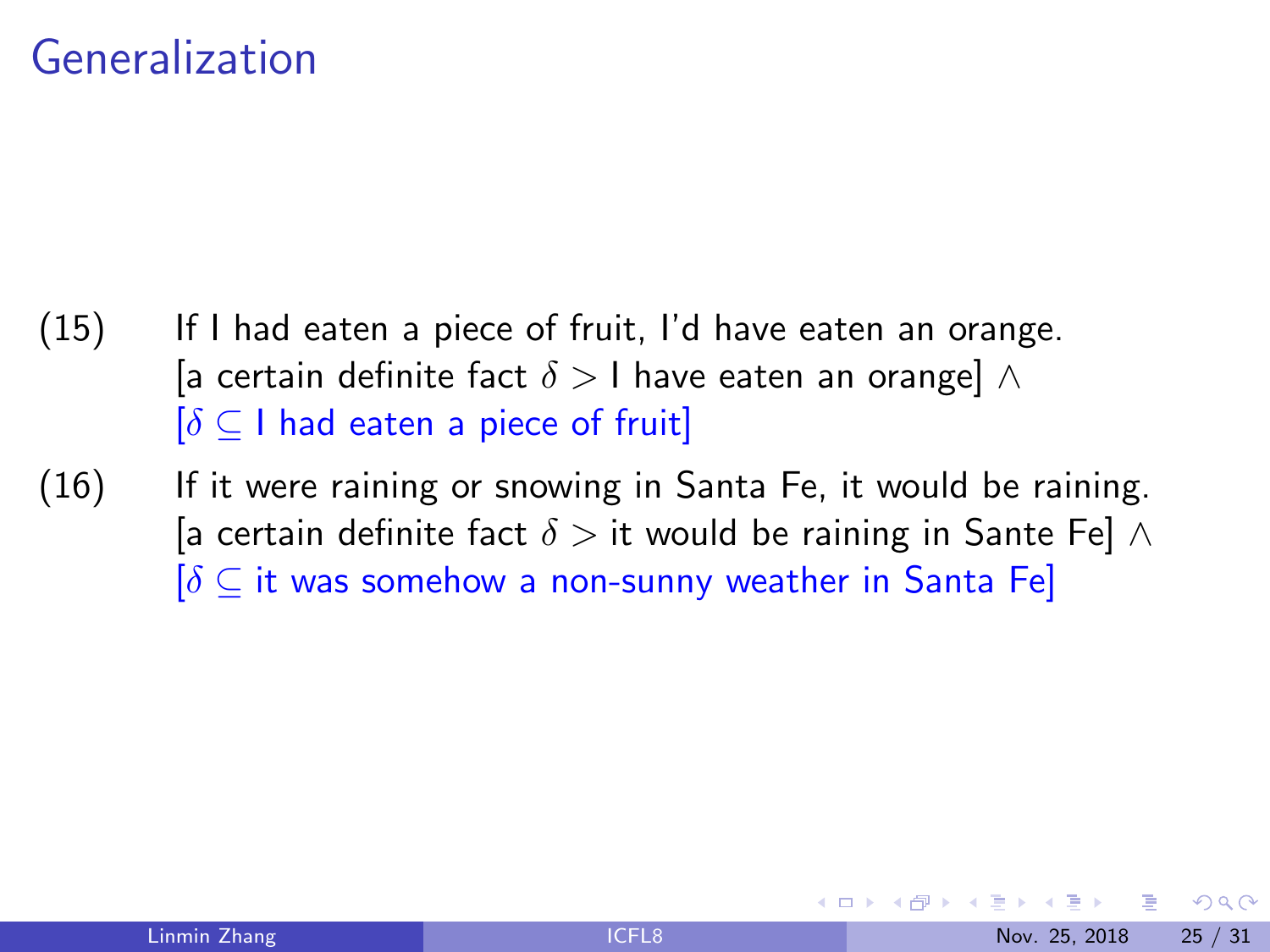## <span id="page-40-0"></span>Lassiter (2017)'s probability-based account

'When there are multiple ways of instantiating a counterfactual antecedent, we prefer scenarios that are more likely given general probabilistic causal knowledge. '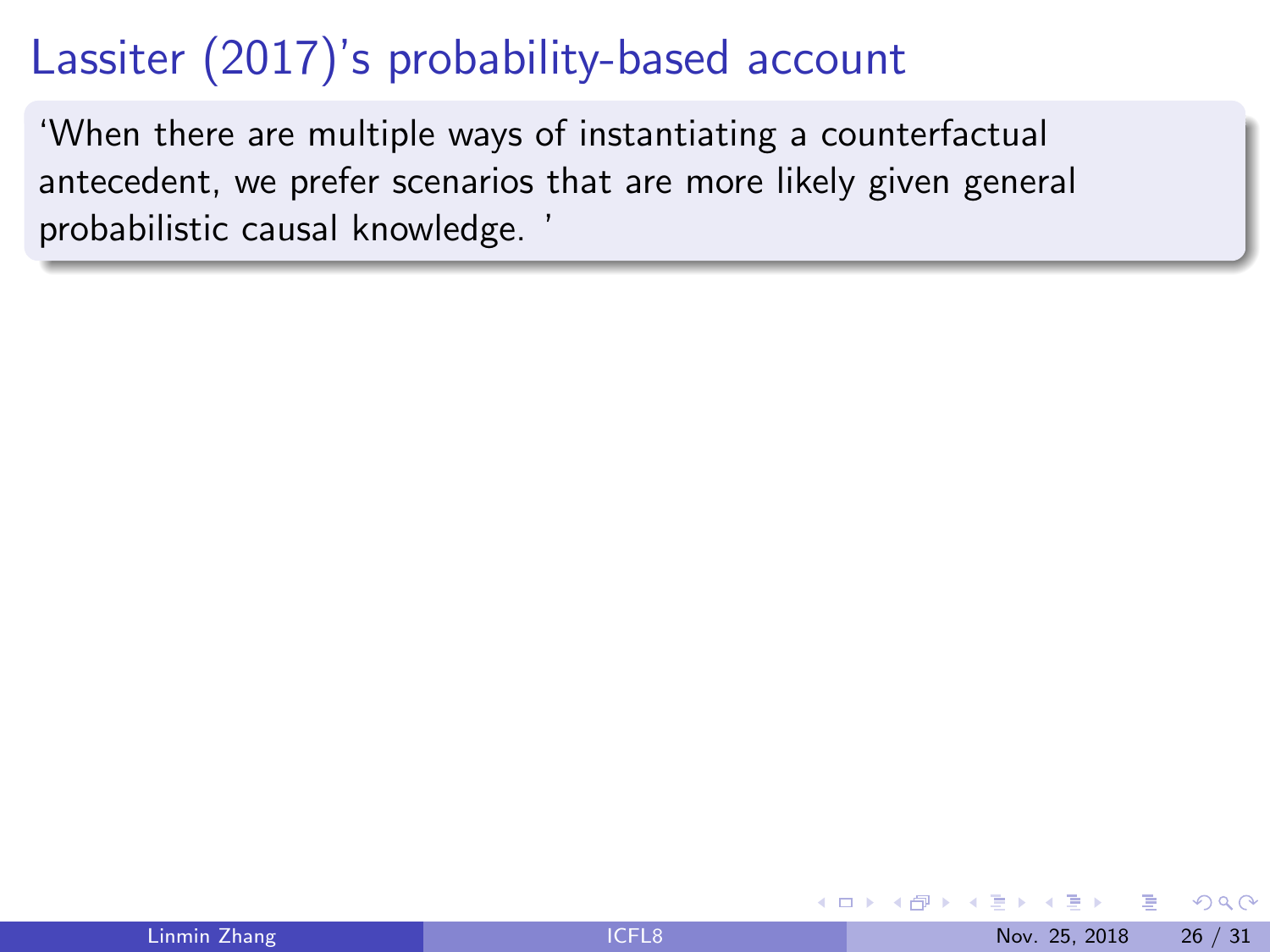## <span id="page-41-0"></span>Lassiter (2017)'s probability-based account

'When there are multiple ways of instantiating a counterfactual antecedent, we prefer scenarios that are more likely given general probabilistic causal knowledge. '

- (18) If it were raining or snowing in Santa Fe, it would (probably) be raining.
	- $\bullet$  Suppose that possible states of weather in S.F. are {sun, cloud, rain, snow}, with respective probabilities [0.9, 0.079, 0.02, and 0.001].
	- Interventions that make rain  $\vee$  snow true are weighted according to prior probabilities: (18) is thus true with probability  $.02/(.02 + .001)$  $\approx$  .95.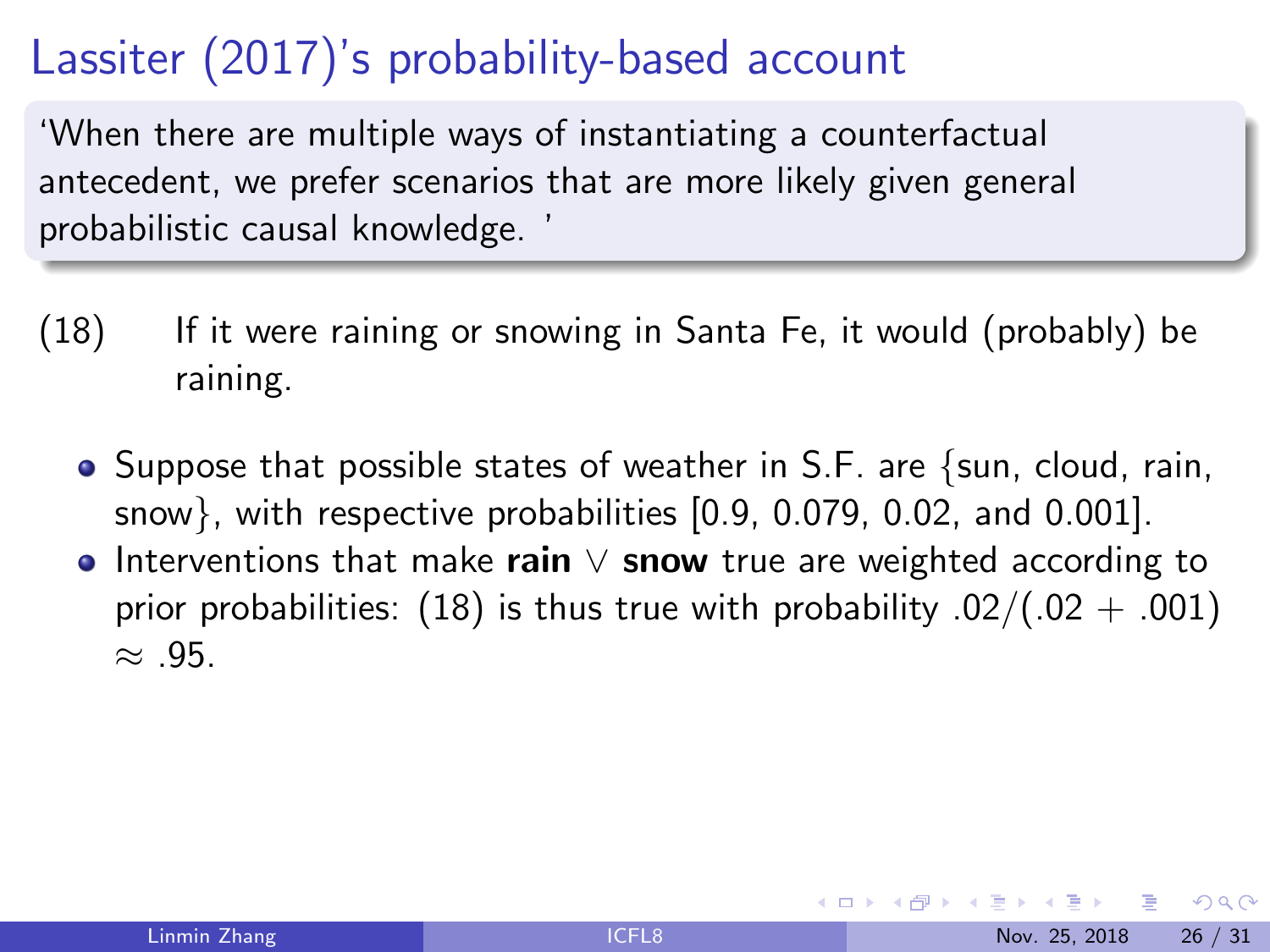## <span id="page-42-0"></span>Lassiter (2017)'s probability-based account

'When there are multiple ways of instantiating a counterfactual antecedent, we prefer scenarios that are more likely given general probabilistic causal knowledge. '

- (18) If it were raining or snowing in Santa Fe, it would (probably) be raining.
	- $\bullet$  Suppose that possible states of weather in S.F. are {sun, cloud, rain, snow}, with respective probabilities [0.9, 0.079, 0.02, and 0.001].
	- Interventions that make rain  $\vee$  snow true are weighted according to prior probabilities: (18) is thus true with probability  $.02/(.02 + .001)$  $\approx$  .95.

#### Something doubtful

- $A >$  probably B does not mean ' $[A > B] \wedge$  probably A happens'.
- Do we generally make use of probabilistic knowledge in interpreting imprecision? $\llbracket \cdot \rrbracket$  $\llbracket \cdot \rrbracket$  $\llbracket \cdot \rrbracket$  $\llbracket \cdot \rrbracket$  $\llbracket \cdot \rrbracket$  a[te](#page-43-0) a piece of fruit  $\rrbracket \neq \llbracket$  $\rrbracket \neq \llbracket$  $\rrbracket \neq \llbracket$  pro[bab](#page-41-0)[ly](#page-43-0) [I](#page-39-0) ate an [ap](#page-36-0)[pl](#page-42-0)e $\llbracket$ .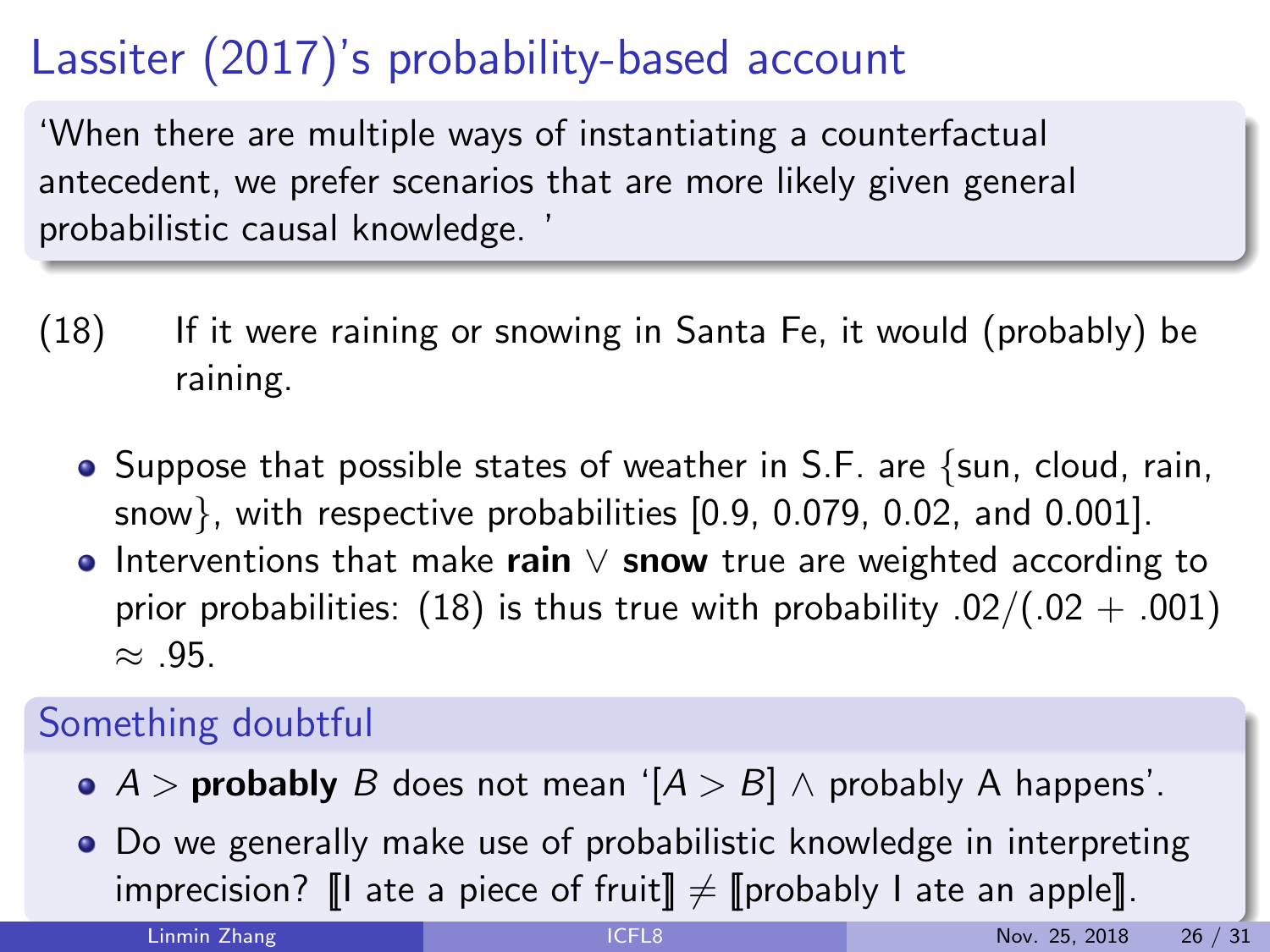## <span id="page-43-0"></span>**Outline**

[The two theories for interpreting counterfactuals](#page-7-0)

- [The minimal change theory](#page-8-0)
- [The background theory](#page-12-0)

2 [A new analysis for the interpretation of comparatives](#page-21-0)

[Accounting for counterfactuals with embedded comparatives in their](#page-34-0) [antecedent](#page-34-0)

#### **[Discussion](#page-37-0)**



4 0 8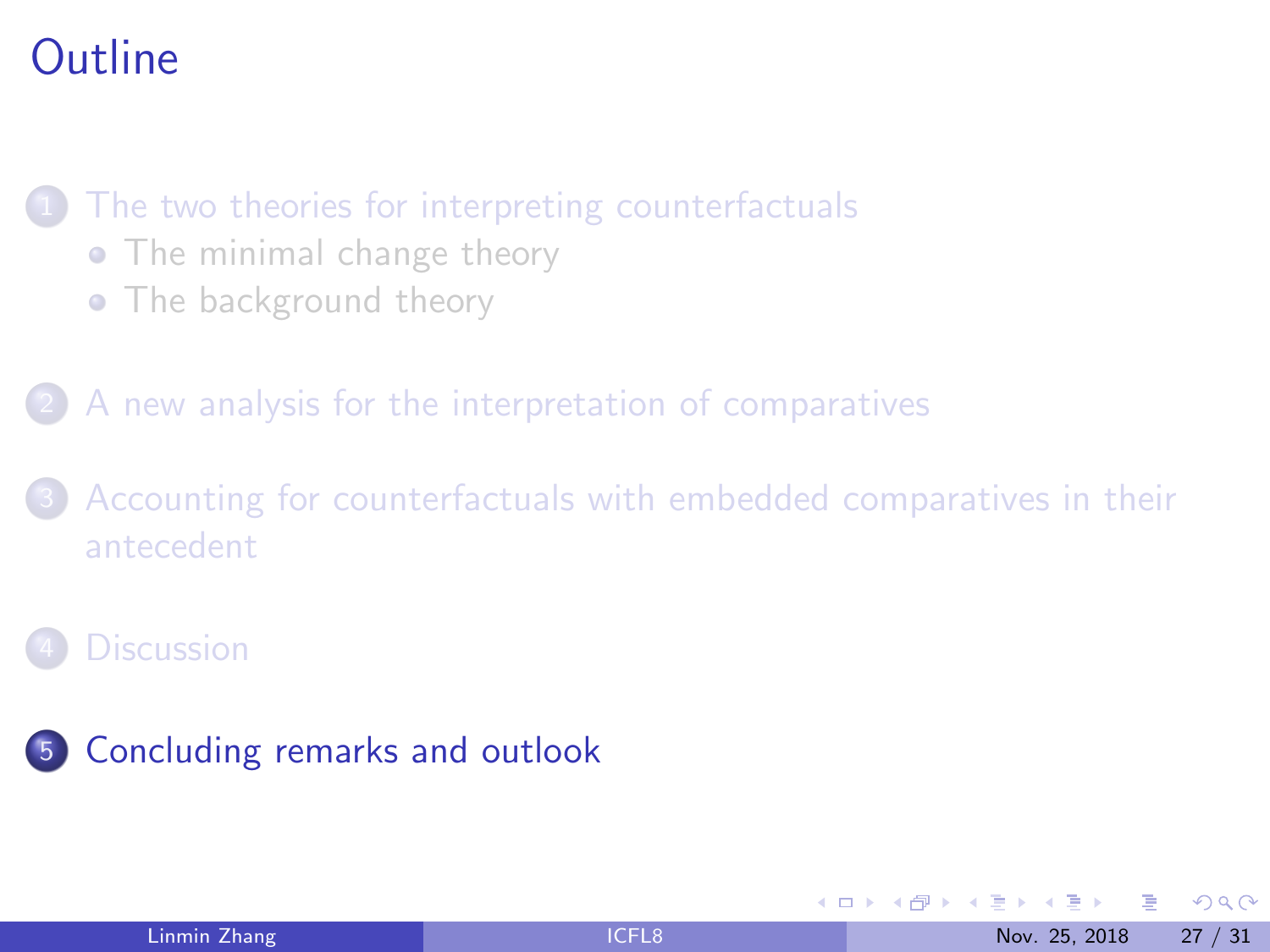#### Concluding remarks and outlook

• Here I propose to analyze comparatives as potentially not-very-precise definite descriptions of values, thus accounting for the interpretation of counterfactuals containing comparatives in their antecedent. In these sentences, the potentially imprecise value is verified as post-suppositional requirement.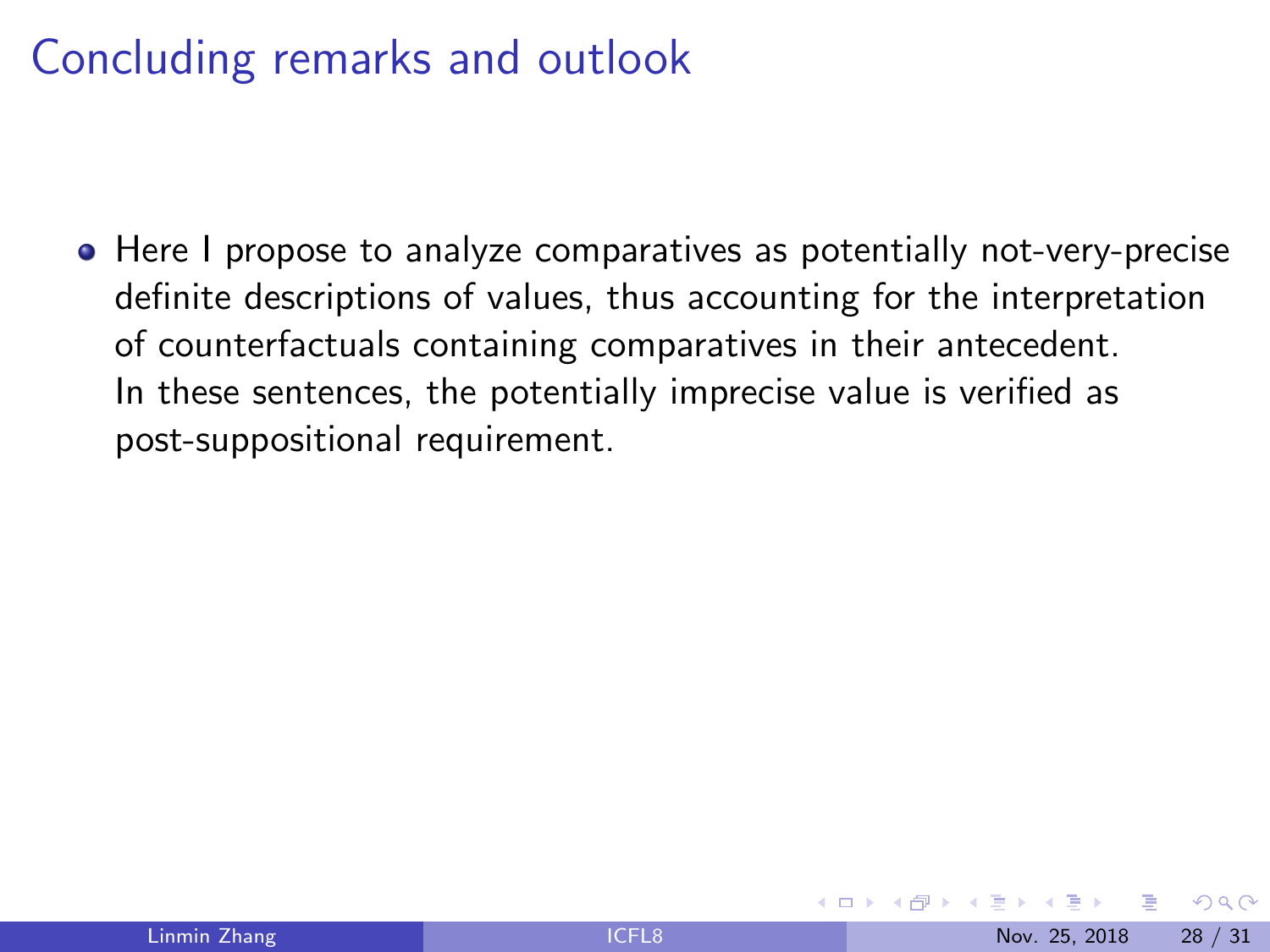### Concluding remarks and outlook

- Here I propose to analyze comparatives as potentially not-very-precise definite descriptions of values, thus accounting for the interpretation of counterfactuals containing comparatives in their antecedent. In these sentences, the potentially imprecise value is verified as post-suppositional requirement.
- Therefore, sentences like (1) present no challenge to either the minimal change theory or the background theory.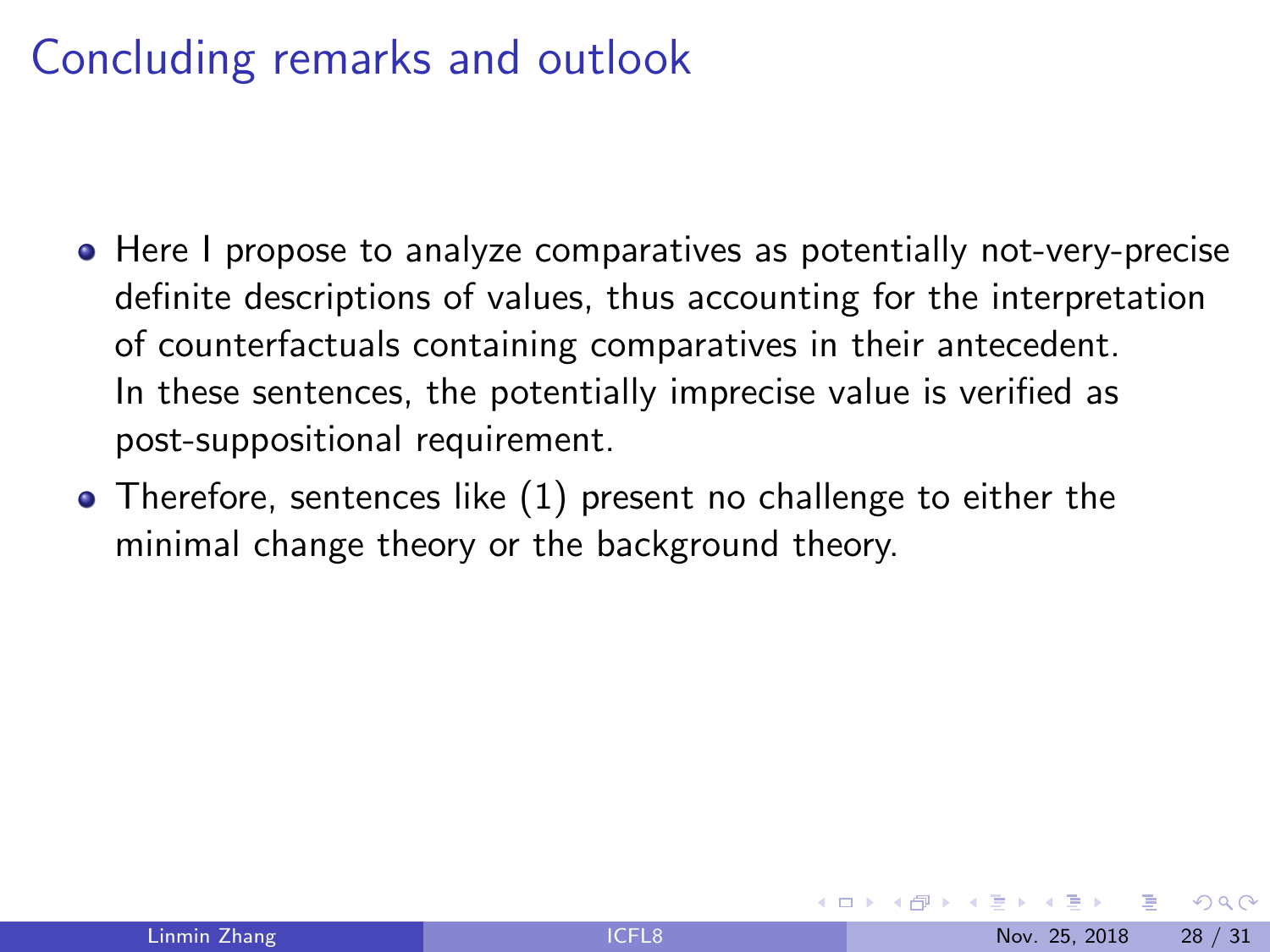#### Concluding remarks and outlook

- Here I propose to analyze comparatives as potentially not-very-precise definite descriptions of values, thus accounting for the interpretation of counterfactuals containing comparatives in their antecedent. In these sentences, the potentially imprecise value is verified as post-suppositional requirement.
- Therefore, sentences like (1) present no challenge to either the minimal change theory or the background theory.
- **Imprecise degrees (i.e., intervals) or cardinalities may sound fine.** But to what extent can this imprecision be extended for the cases of negation, indefinites, and disjunctions?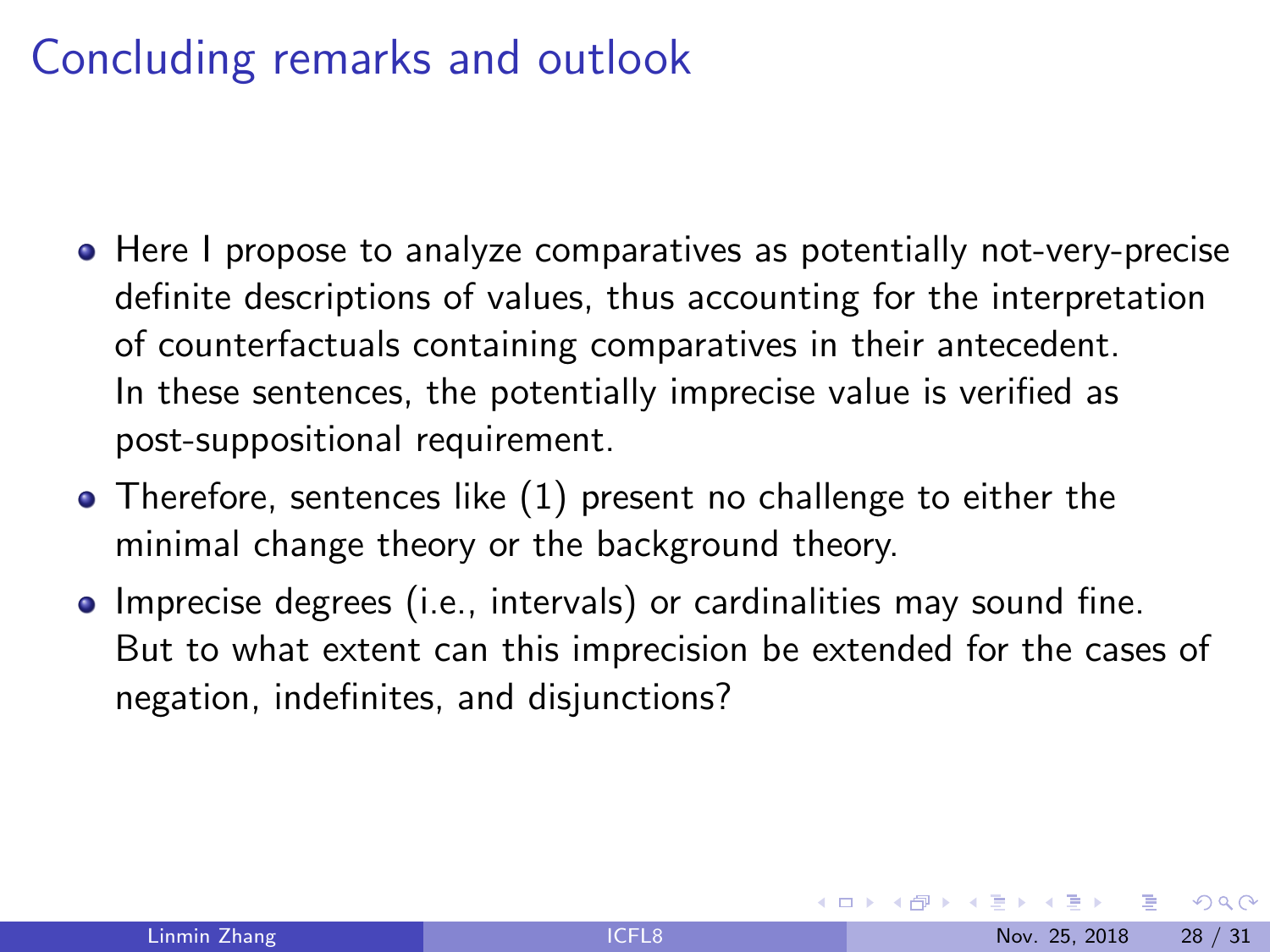# Thank you!

一本 重 下

 $\equiv$ 

 $299$ 

メロメ メタメ メミメ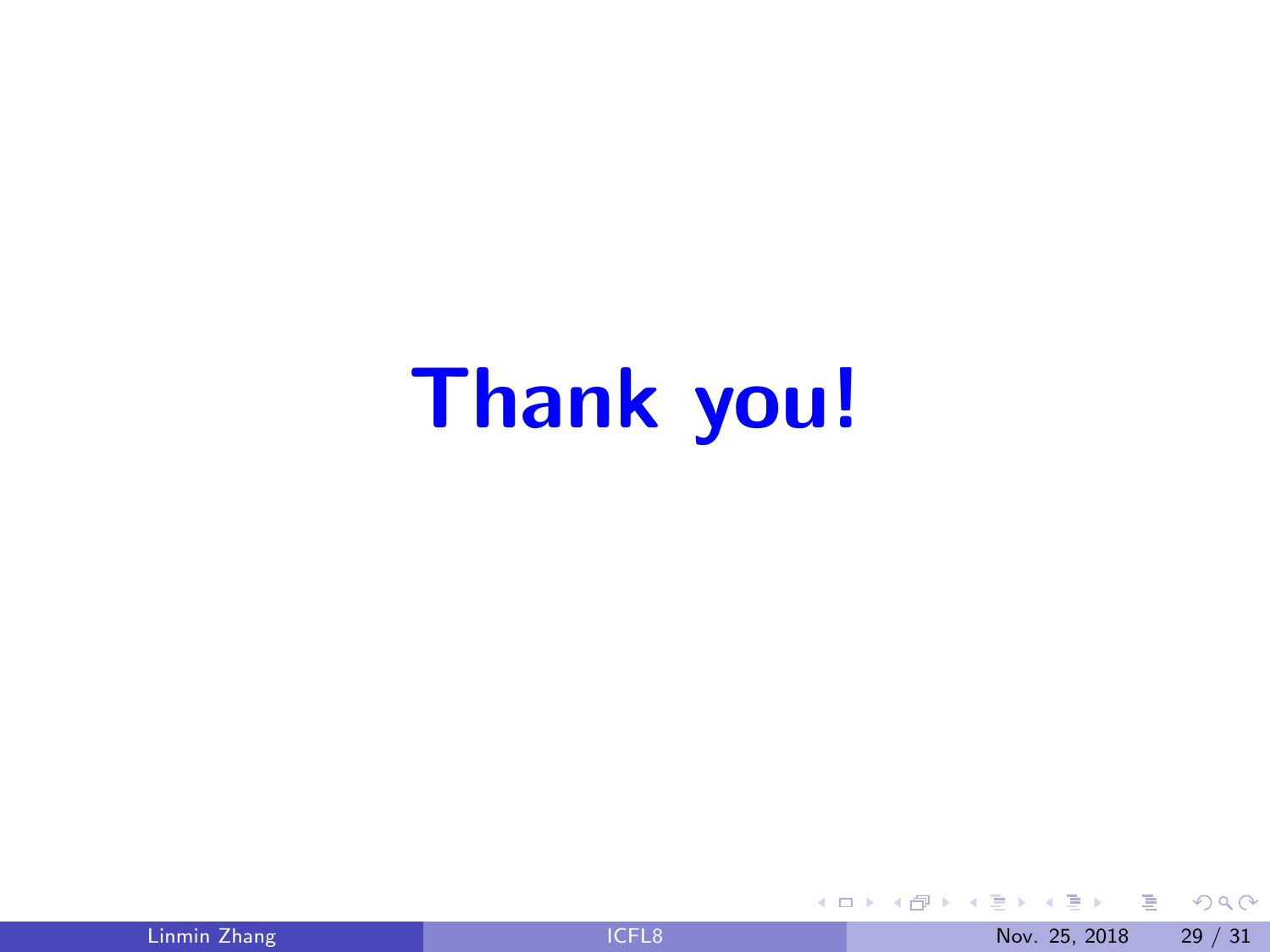#### Selected references I

- Brasoveanu, Adrian. 2013. Modified Numerals as Post-Suppositions. Journal of Semantics  $30.155 - 209$
- Ciardelli, Ivano, Linmin Zhang, and Lucas Champollion. 2018. Two switches in the theory of counterfactuals: A study of truth conditionality and minimal change. Linguistics and Philosophy .
- von Fintel, Kai, Danny Fox, and Sabine Iatridou. 2005/2012. Definiteness and maximal informativeness. abstract, MIT.
- Krifka, Manfred. 1999. At least some determiners arent determiners. In The semantics/pragmatics interface from different points of view, ed. Ken Turner, volume 1, 257–291. Amsterdam: Elsevier Science B.V.
- Lassiter, Daniel. 2017. Complex antecedents and probabilities in causal counterfactuals. In Proceedings of the 21th amsterdam colloquium, ed. Alexandre Cremers, Thom van Gessel, and Floris Roelofsen.
- Lewis, David. 1973. Counterfactuals. Blackwell.
- Moore, Ramon E. 1979. Methods and Applications of Interval Analysis. SIAM.
- Schlenker, Philippe. 2012. Informativity-based maximality conditions. . Snippets 26(7):18–19.
- Stalnaker, Robert C. 1968. A theory of conditionals. In Studies in logical theory, ed. Nicholas Rescher, 98–113. Oxford: Blackwell.
- de Swart, Henriette. 1999. Indefinites between predication and reference. In Semantics and Linguistic Theory, volume 9, 273–297.

**KOD KARD KED KED ORA**